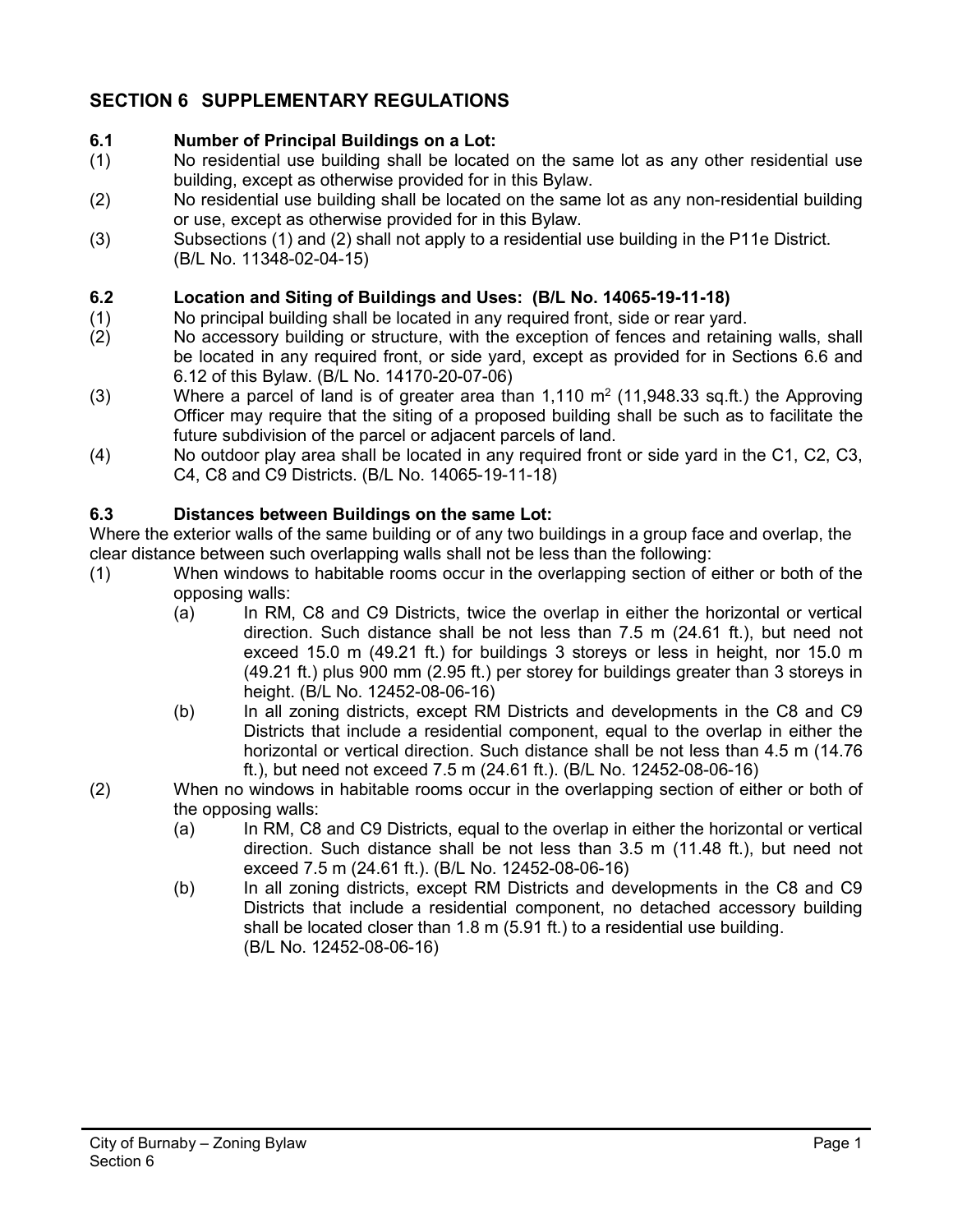**6.3.1** Notwithstanding Section 6.3, no detached garage or carport shall be located closer than 4.5 m (14.8 ft.) from the principal building in the R1, R2, R3, R4, R5, R9, R10, R11 and R12 Districts. (B/L No. 10124-94-12-05)

# **6.4 Height of Buildings and Structures:**

- (1) In the RM6 District, the height of a principal building shall be measured from the lower of the front or rear average elevations to the highest point of the structure, subject to the applicable exceptions in subsection (3). (B/L No. 10124-94-12-05)
- (2) Except in the C2, R1, R2, R3, R4, R5, R9, R10, R11, R12, RM6 and P11 Districts, the height of a principal building shall be measured from the front average elevation to the highest point of the structure, subject to the applicable exceptions in subsections (3) and (4); and where no front yard setback is required the height shall be measured from the curb. (B/L No. 13838-18-03-12)
- (3) In all districts the following types of structures or structural parts shall not be subject to the building height requirements of this Bylaw: aerials, electrical service masts, television and radio antennae, chimneys, flues, flagpoles, vents, transmission towers and water tanks; but no such structure shall cover more than 20 percent of the lot or, if located on a building, more than 10 percent of the roof area of the building.
- (4) Except in the R Districts, the following types of structures or structural parts shall not be subject to the building height requirements of this Bylaw: church spires, belfries, domes, monuments, fire and hose towers, observation towers, stadiums, monitors, theatre scenery lofts, cooling towers, drive-in theatre projection screens, elevator and ventilating machinery and penthouses; but no such structure shall cover more than 20 percent of the lot or, if located on a building, more than 10 percent of the roof area of the building.
- (5) In the RM Districts, the maximum permitted height of an apartment building that conforms to all the regulations of this Bylaw may be increased to allow the location of a penthouse for dwelling purposes on the roof of such building if:
	- (a) the height of the penthouse does not exceed  $3.5$  m (11.48 ft.);<br>(b) the penthouse occupies no more than  $12 \frac{1}{2}$  percent of the rod
	- the penthouse occupies no more than 12 1/2 percent of the roof area; and,
	- $\sigma$  the outer walls of the penthouse are located no nearer than 3.0 m (9.84 ft.) at any point to the outer edge of the roof of the building on which it is situated. (B/L 9663-91-12-16)
- (6) The height of a detached accessory building shall be measured from the calculated average natural grade of all sides of the building to the highest point of the structure, subject to the applicable exceptions in subsections (3) and (4), except that the height of a detached garage or carport may be measured from the finished grade at the point used for vehicular access. (B/L No. 13838-18-03-12)

# **6.5 Conversion of Buildings:**

Buildings may be converted, altered or remodelled for another use, provided that:

- (1) The Chief Building Inspector certifies that the building is structurally suitable for such conversion.
- (2) The converted building shall conform to all the provisions and regulations prescribed for the zoning district in which it is located.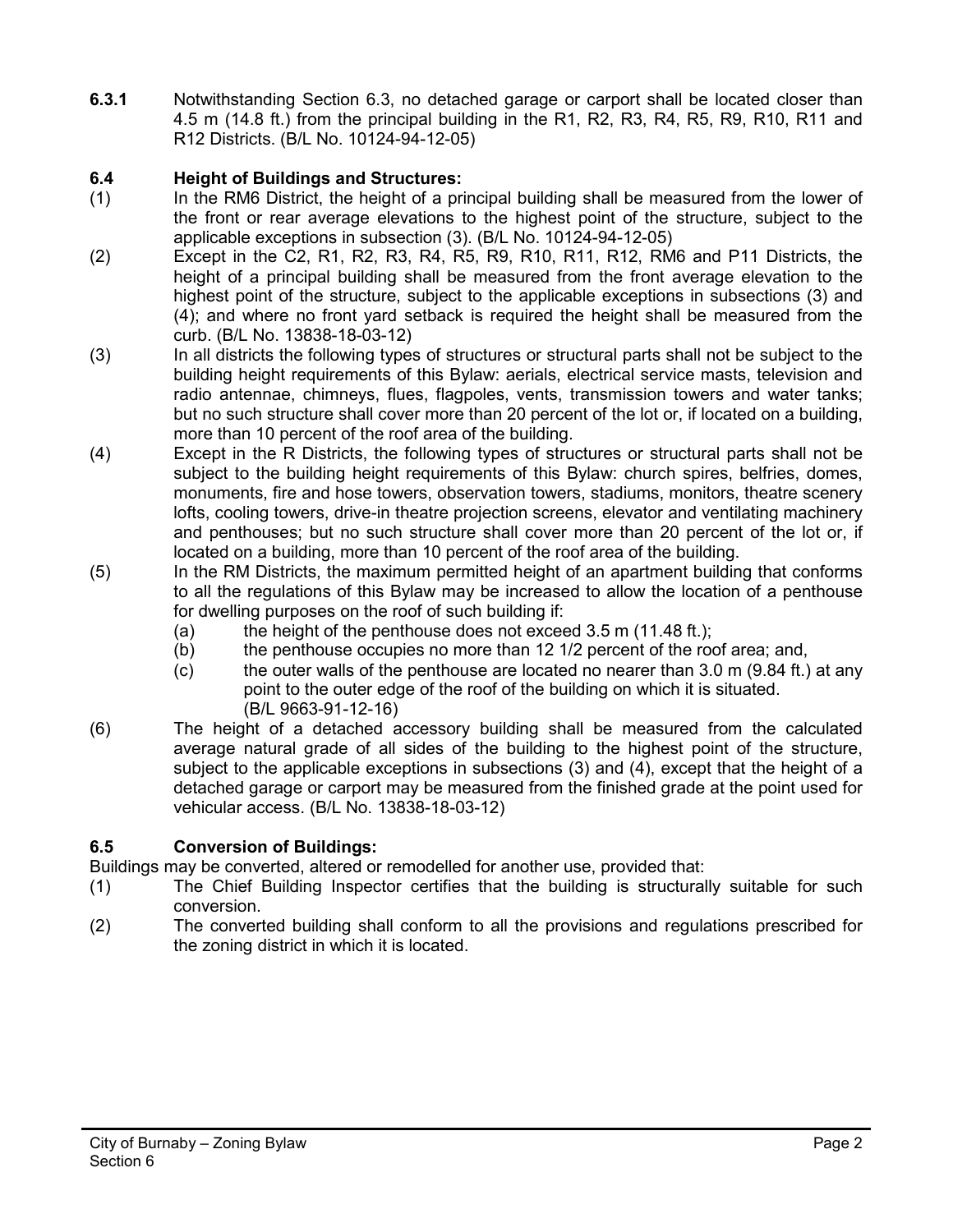# **6.6 Accessory Buildings, Structures, and Uses:**

- General:
	- (a) No accessory building or structure, excluding fences and retaining walls, shall be erected on any lot unless the principal building, structure or use to which the accessory building or structure, excluding fences and retaining walls, is an incidental use has been erected or, in the case of a non- structural use, has been established, or will be erected or established simultaneously with such accessory building. (B/L No. 14170-20-07-06)
	- (a.1) Repealed. (B/L No. 13838-18-03-12)
	- (b) Where a garage or carport or other accessory building or structure, excluding fences and retaining walls, is attached to the principal building, it is to be considered a part of the principal building and shall comply in all respects with the requirements of this Bylaw applicable to the principal building. (B/L No. 14170-20-07-06)
	- (c) An accessory building shall be located at not less than 1.2 m (3.94 ft.) from any lane, except in the case of a lane intersection where the provisions of Section 6.13 shall apply.
	- (d) An accessory building or structure shall not be used as a dwelling, except as otherwise provided for in this Bylaw.
	- (e) A structure listed in Section 6.12(1)(f) that projects into a required front, or side yard shall comply with the height requirements prescribed for fences within the zoning district in which it is located. (B/L No. 14170-20-07-06)
- (2) Residential Districts (A, R, and RM):
	- (a) An accessory building shall not have more than one storey and shall not exceed 3.7 m (12.13 ft.) in height except that a hip or gable roof may be constructed to a height not exceeding 4.6 m (15.1 ft.).
	- (b) The gross floor area of all accessory buildings on a lot
		- (i) in an A or RM District shall not exceed 10 percent of the area of the lot,  $(ii)$  in an R District that is developed with a semi-detached dwelling shall no
			- in an R District that is developed with a semi-detached dwelling shall not exceed 74.4  $m<sup>2</sup>$  (800 sq.ft.), and,
			- (iii) in an R District that does not have a semi-detached dwelling shall not exceed 56  $m^2$  (602.8 sq.ft.). (B/L No. 10397-96-07-22)
	- (c) Not more than two-thirds of the width of the rear yard of any lot in A or R District shall be occupied by accessory buildings.
	- (d) Subject to Clause (f), an accessory building between the rear building line and the rear lot line of an interior lot shall be not less than 1.2 m (3.94 ft.) from the side property lines, except where such accessory building is situated within the rear 9.0 m (29.53 ft.) of the lot, and not less than 21.5 m (70.54 ft.) from the street on which the principal building fronts. In this case a setback from the side lot line need not be provided. (B/L No. 5042-66-11-28)
	- (e) In an A or R District, if for topographical reasons a private garage or carport cannot be constructed at the side or rear of the principal building, such garage or carport may be constructed in an excavation in a front yard, provided that no part of such structure shall extend more than 1.2 m (3.94 ft.) above the surface of the surrounding ground at any point other than the driveway, nor be less than 1.2 m (3.94 ft.) from the front property line.
	- (f) An accessory building in an RM District shall be located not closer than 3.0 m (9.84 ft.) to the rear property line of an adjoining lot in an A or R District.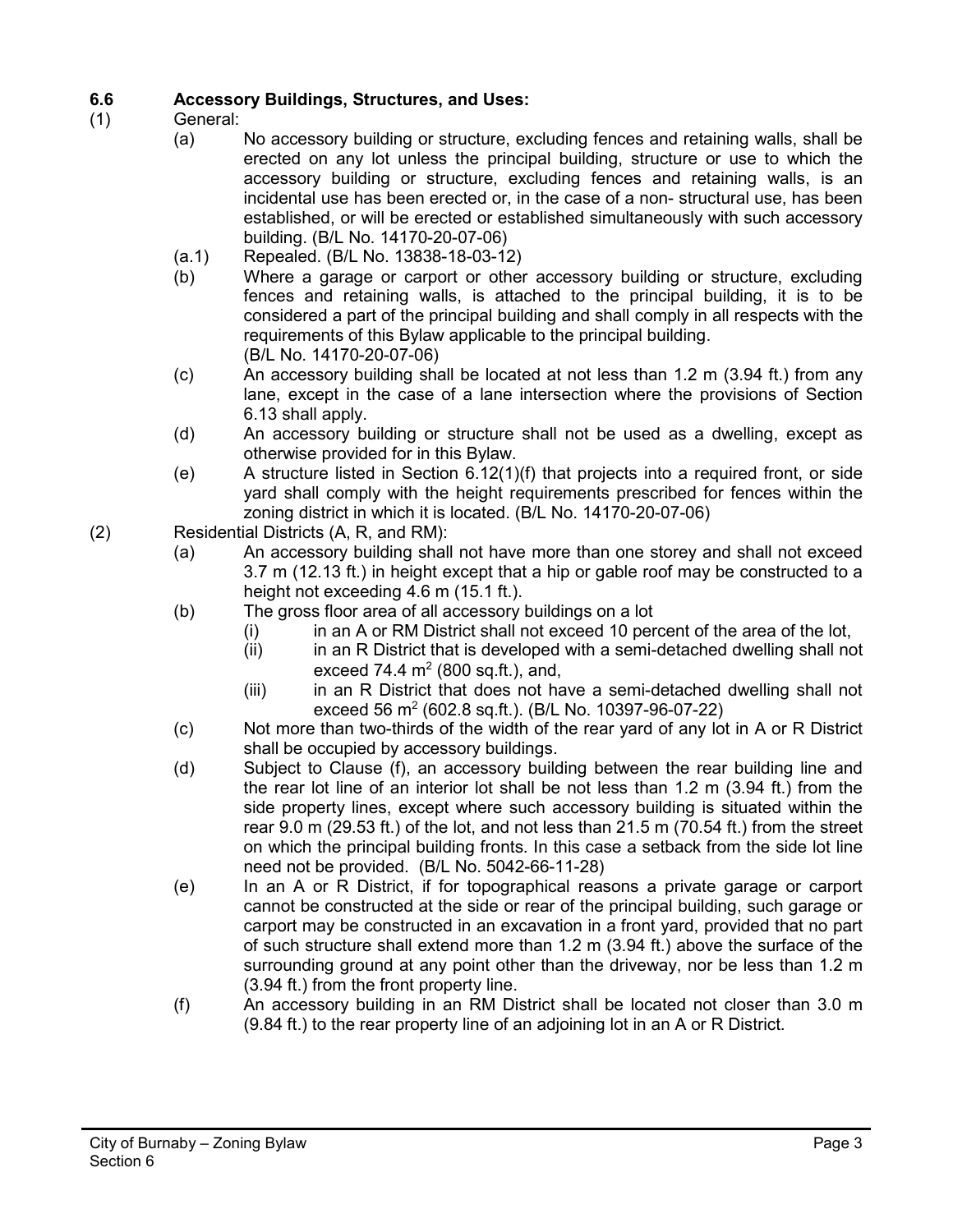- (g) The regulations governing accessory buildings specified in clauses (a) to (f) inclusive, shall apply also to accessory buildings on corner lots, excepting that:
	- (i) An accessory building in an A, R or RM District shall be located not closer to the flanking street than the side yard setback prescribed for the principal building in the district in which it is located, except that where the rear lot line of a corner lot adjoins the side lot line of an adjacent lot, or is separated by a lane therefrom, an accessory building shall be located not closer to the flanking street than the standard front yard setback prescribed for the principal building in the district in which it is located without the application of front yard averaging. (B/L No. 13036-12-02-13)
	- (ii) In accessory building in an A or R District shall be located not closer than 1.2 m (3.94 ft.) from the rear lot line, when such rear lot line abuts the side yard of an adjacent lot in A or R District.
- (h) In an R and RM District, an accessory structure not being a building, excluding a fence or a retaining wall, located outside of a required front yard, or side yard, shall not exceed 4.6 m (15.1 ft.) in height. (B/L No. 14170-20-07-06)
- (3) Non-Residential Districts (C, M and P):
	- (a) On a corner lot an accessory building shall be located not closer to the flanking street than the principal building on the same lot, nor closer than the required setback from the flanking street of the principal building on an adjoining lot, whether or not a lane intervenes.
	- (b) An accessory building shall be located not closer than 3.0 m (9.84 ft.) to the rear property line of an adjoining lot in an A, R or RM District.
	- (c) An accessory building shall not have more than one storey nor exceed 3.7 m (12.13 ft.) in height. (B/L No. 8737-87-05-25)
	- (d) Notwithstanding Section 6.6(1)(b), a street canopy attached to a building in a C or M District that: (B/L No. 13036-12-02-13)
		- (i) has a front yard setback of less than 2.0 m (6.56 ft.), and,
		- (ii) is lawfully non-conforming with respect to the front yard setback

may project over the front lot line with the approval of the Director Engineering if it is constructed with a building permit and projects no more that 1.5 m (4.92 ft.) into the road allowance and has a minimum height clearance of 2.7 m (8.86 ft.) from ground level to the lowest point of the canopy.

(B/L No. 12099-06-06-19)

# **6.7 Temporary Buildings:**

- (1) Temporary buildings may only be erected or placed on land for the following purposes and for the following time periods:
	- (a) for construction office and construction equipment or material storage purposes on a lot undergoing development for a period not to exceed the duration of such construction;
	- (b) for the temporary relocation of an existing commercial, industrial or institutional use on a lot where the existing building on the lot has been vacated to carry out structural alterations or improvements, for a period not to exceed 30 days after the date upon which the Chief Building Inspector has issued occupancy approval for the building;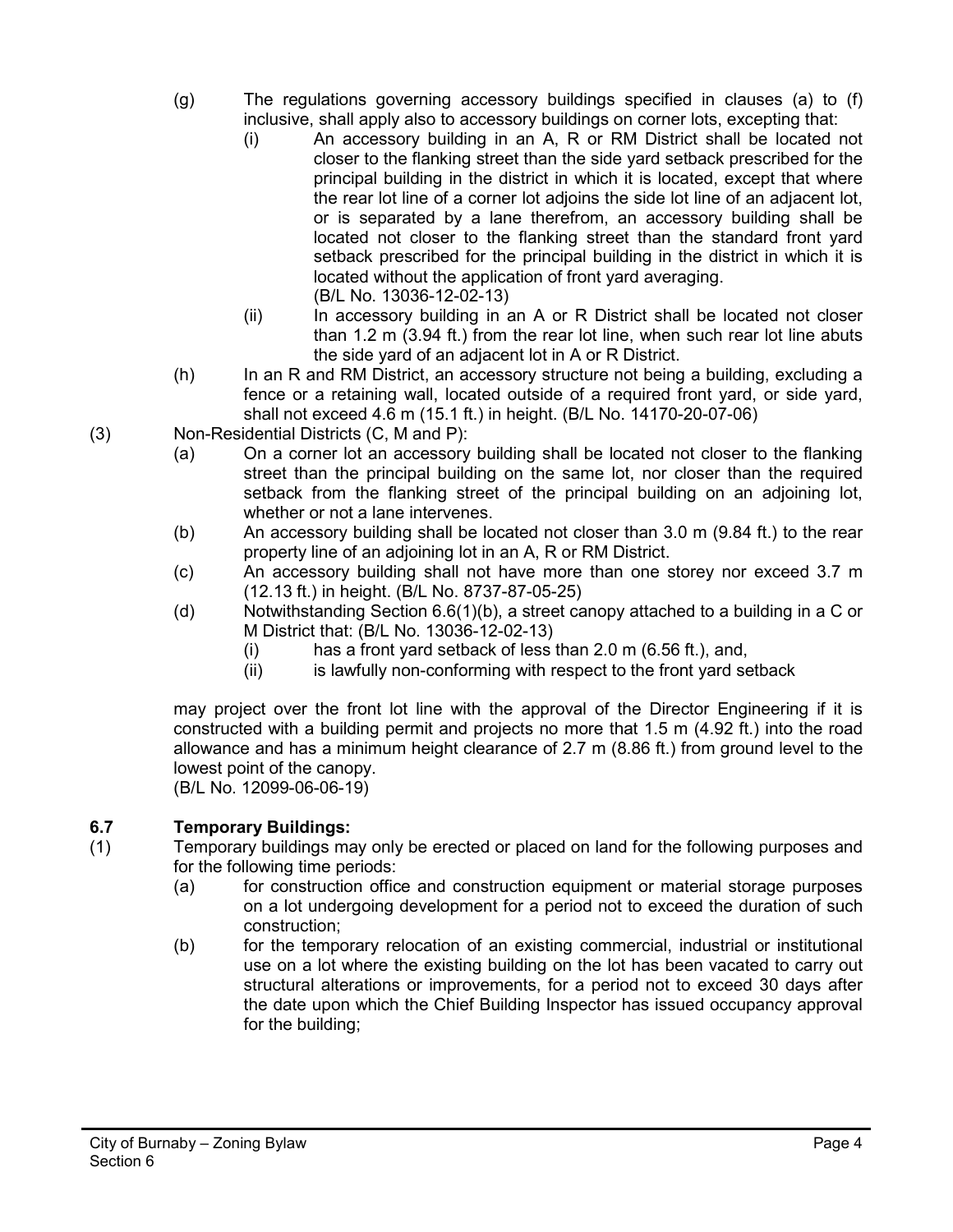- (c) for a residential sales centre on lands having newly constructed and unoccupied multi-family residential developments or being developed for multi-family residential use for a period not to exceed 30 days after the date upon which the initial sales of all of the units in the development have been completed;
- (d) for purposes directly related to the production of a television show or advertisement or motion picture, or similar production, for a period not to exceed the lesser of:
	- (i) the duration of the production; or
	- (ii) two years from the date of the erection or placement of the temporary building; and,
- (e) for additional classroom space on lands being used as a public school for a period not to exceed 10 years.
- (2) All temporary buildings shall be subject to the following requirements and conditions:
	- (a) no temporary building, other than those to which the British Columbia Building Code does not apply, shall be erected or placed on land without a written permit from the Chief Building Inspector;
	- (b) the Chief Building Inspector may not issue a permit for a temporary building for which a permit is required unless he or she is satisfied that the temporary building would not constitute or cause a public hazard or public nuisance and would not obstruct any public right-of-way; and,
	- (c) a temporary building shall be removed immediately when it has ceased to be a permitted temporary building under Section 6.7(1).
- (3) The Director Planning and Building may grant minor variances to the siting and off-street parking requirements of this Bylaw for a temporary building.
- (4) A temporary building shall not be used as a dwelling.
- (B/L No. 12664-09-09-14)
- **6.7A** Repealed. (B/L No. 12664-09-09-14)

# **6.7.1 Secondary Suites:**

- (1) A secondary suite may be permitted as an accessory use to a single family dwelling in an R1, R2, R3, R4, R5, R6, R9, R10, R11, R12, RM6, A1, A2, and A3 District, subject to the following conditions:
	- (a) only one secondary suite shall be permitted in a single family dwelling;
	- (b) a secondary suite shall not be permitted in a single family dwelling that contains an in-law suite;
	- (c) a secondary suite may be located anywhere within a single family dwelling;
	- (d) a secondary suite shall meet the requirements for a secondary suite under the British Columbia Building Code;
	- (e) a secondary suite shall have a minimum floor area of  $30.0 \text{ m}^2$  (322.93 sq.ft.);
	- (f) the floor area of a secondary suite shall not exceed forty percent (40%) of the gross floor area of the principal building;
	- (g) a secondary suite and the principal building shall at all times remain a single parcel under a single title and shall not be subdivided into separate parcels by way of strata plan, air space plan or otherwise;

(B/L No. 14184-20-09-14)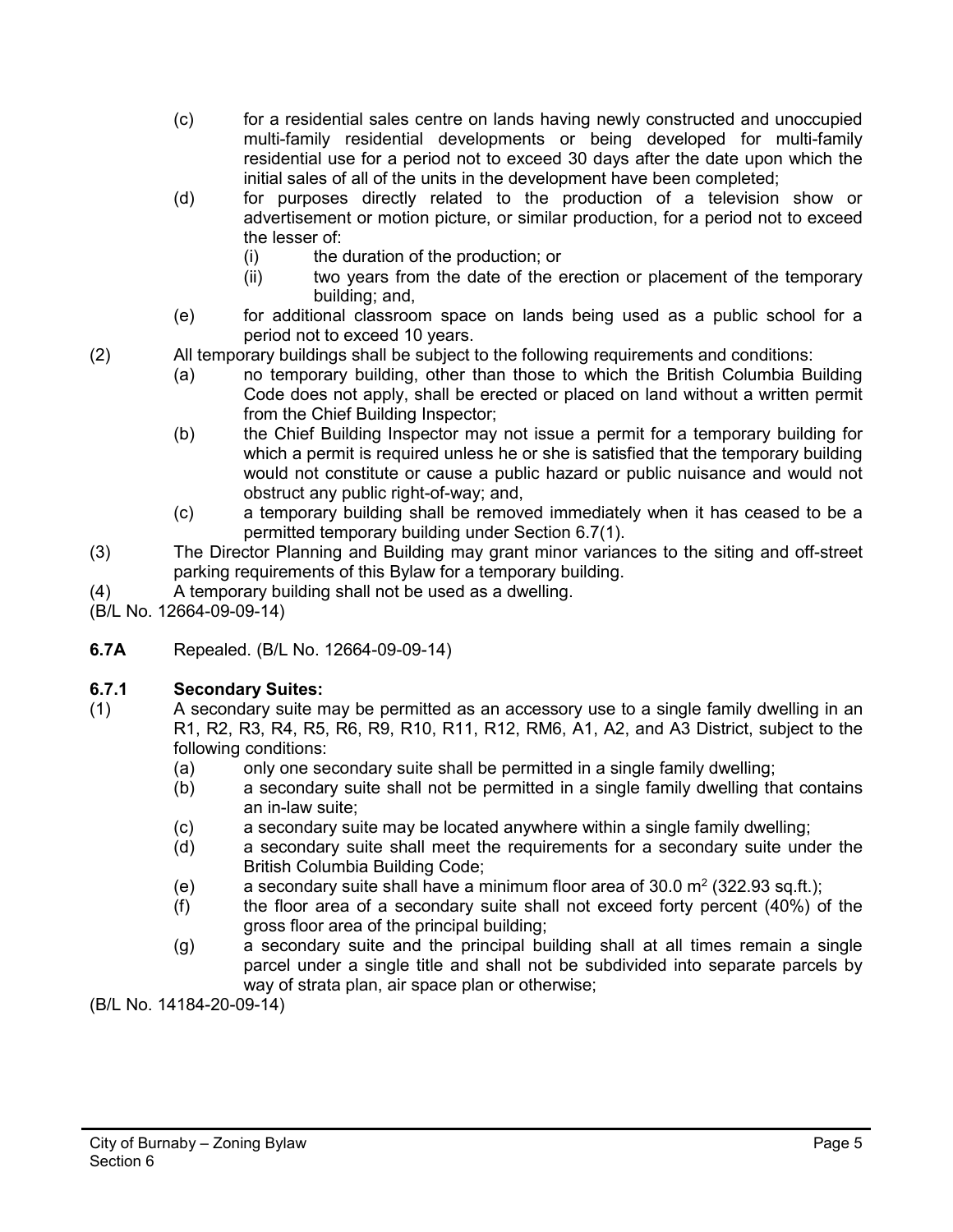(h) neither a boarding use, the operation of a boarding, lodging or rooming house, the operating of a child care facility or home-based child care facility, the operation of a group home, private hospital or supportive housing facility, nor the operation of a home occupation that includes on-site client services shall be permitted in a single family dwelling that contains a secondary suite, including within the secondary suite. (B/L No. 14271-22-06-20)

# **6.8 Home Occupation:**

- (1) A home occupation shall involve no internal or external structural alterations to the principal building (dwelling) and there shall be no exterior indication that the building is being utilized for any purpose other than that of a dwelling, and no building, structure, fence or enclosure other than those in conformity with permitted residential uses in the Zoning District in which it is located, may be erected.
- (2) The premises shall not be used for manufacturing, welding or any other light industrial use, and the home occupation carried on therein shall not produce noise, vibration, smoke, dust, odour, litter or heat other than that normally associated with a dwelling unit nor shall it create or cause any fire hazard, electrical interference, excessive pedestrian or vehicular traffic in the common areas or parking areas of a multi-family building or traffic congestion on the street. (B/L No. 10398-96-08-26)
- (3) Repealed. (B/L No. 13036-12-02-13)
- (4) There shall be no external storage of materials, containers or finished product.<br>(5) No stock in trade shall be kept or handled and no commodity sold upon the pre
- No stock in trade shall be kept or handled and no commodity sold upon the premises.
- (6) Such occupation shall not involve the use of mechanical equipment save as is ordinarily employed in purely private domestic and household use or for recreational hobbies, except for such equipment as may be used for a resident physician or dentist.
- (7) No person who is not a resident in the dwelling shall be employed in such occupation, except that one non-resident employee is permitted for a home-based child care facility. (B/L No. 13639-16-12-12)

# **6.8A Home-Based Child Care Facility:**

- (1) In RM and P11 Districts a home-based child care facility shall be permitted only
	- (a) in a ground floor dwelling unit, and,
		- (b) if the owner or manager of the building or, in the case of a strata unit, the strata council supports the establishment of the operation and satisfies the Director Planning and Building as to that support.
- (2) Repealed. (B/L No. 13639-16-12-12)
- (3) In R Districts a home-based child care facility shall be permitted in only one dwelling unit of a two family dwelling and only if the owner of the other dwelling unit supports the establishment of the home-based child care facility and satisfies the Director Planning and Building as to that support.
- (B/L No. 13639-16-12-12)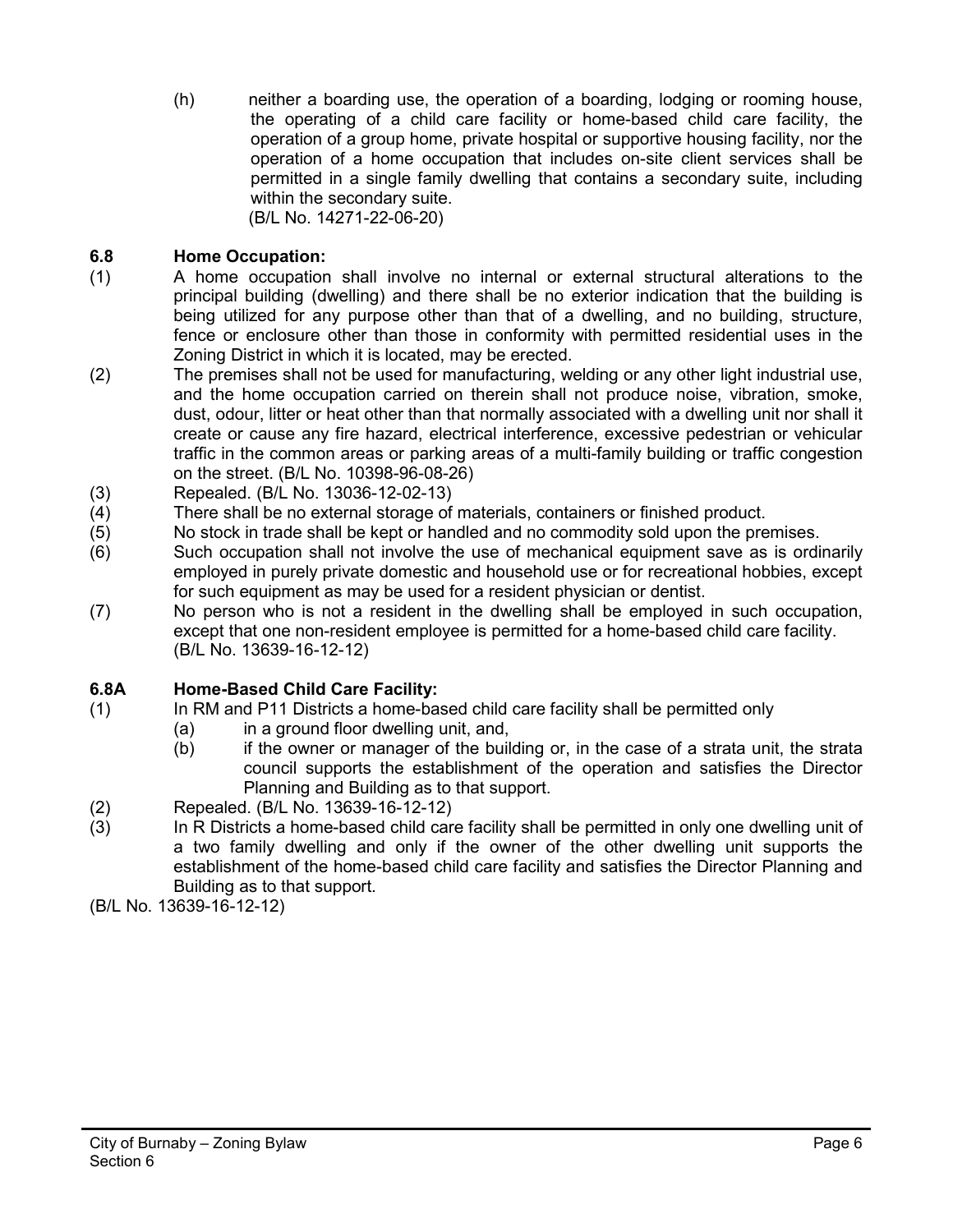- (4) In a dwelling that contains a home-based child care facility, the following uses shall not be permitted:
	- (a) a boarding use; (B/L No. 14271-22-06-20)
	- (b) a boarding, lodging and rooming house;
	- (c) a group home;
	- (d) a private hospital;
	- (e) a supportive housing facility; and,
	- (f) any home occupation that includes on-site client services.

(B/L No. 14065-19-11-18)

# **6.9 Cellars and Basements:**

- (1) Repealed (B/L No. 13258-14-01-27)<br>(2) Repealed (B/L No. 14184-20-09-14)
- (2) Repealed (B/L No. 14184-20-09-14)
- (3) In the R Districts, where a part of the principal building used for vehicular access is depressed into the grade, that part of the building shall be excluded when determining whether the building has a basement or a cellar.
- (4) In the R Districts, for the purpose of providing pedestrian access to a basement or cellar, the surface of the ground adjoining a building may be lowered without affecting the determination between a basement and cellar, if the lowered surface is not on the same side of the building as a depressed vehicular access and does not
	- (a) exceed an area of  $14.0 \text{ m}^2$  (150.7 sq. ft.),
	- (b) extend more than  $3.0 \text{ m}$  (9.8 ft.) from the building, <br>(c) exceed a width of  $4.5 \text{ m}$  (14.8 ft.) along the wall, a
	- exceed a width of 4.5 m (14.8 ft.) along the wall, and
	- (d) extend more than 0.75 m (2.5 ft.) into the required side yards.
- (5) In the R Districts, for the purpose of providing light to a basement or cellar, the surface of the ground adjoining a building may be lowered without affecting the determination between a basement and cellar, if the window wells do not
	- (a) extend more than 0.9 m (3.0 ft.) from the building,
	- (b) extend more than 0.75 m (2.5 ft.) into the required side yards, and
	- (c) exceed in length 25 percent of the length of the wall. (B/L No. 9663-91-12-16)
- (6) In the R1, R2, R3, R4, R5, and R9 Districts, on a lot developed with a single family dwelling, a cellar exceeding a floor area of  $30.0 \text{ m}^2$  (322.93 sq.ft.) shall be suite ready, except where there is an existing secondary suite constructed in the single family dwelling, or where a secondary suite is proposed to be constructed anywhere within the single family dwelling. (B/L No. 14184-20-09-14)

# **6.10 Minimum Floor Area for Dwelling Units:**

- (1) No single family, two family or row house dwelling shall contain less than 56  $m^2$  (602.80) sq.ft.) of floor area for each dwelling unit except that a single family dwelling in an R1 District shall contain at least 93  $m^2$  (1,001.08 sq.ft.) of floor area. Notwithstanding the foregoing, a secondary suite shall contain at least  $30.0 \text{ m}^2$  (322.93 sq.ft.) of floor area. (B/L No. 14184-20-09-14)
- (2) In the case of apartment buildings or townhouse dwellings, in a District other than the P11e District, the following minimum suite floor areas shall apply: (B/L No. 11348-02-04-15)
	- (a) Studio unit  $37 \text{ m}^2$  (398.28 sq.ft.)
	- (b) 1 bedroom suite  $56 \text{ m}^2$  (602.80 sq.ft.)
	- (c) 2 bedroom suite  $70 \text{ m}^2$  (753.50 sq.ft.)
	- (d) 3 bedroom suite  $84 \text{ m}^2 (904.20 \text{ sq.ft.})$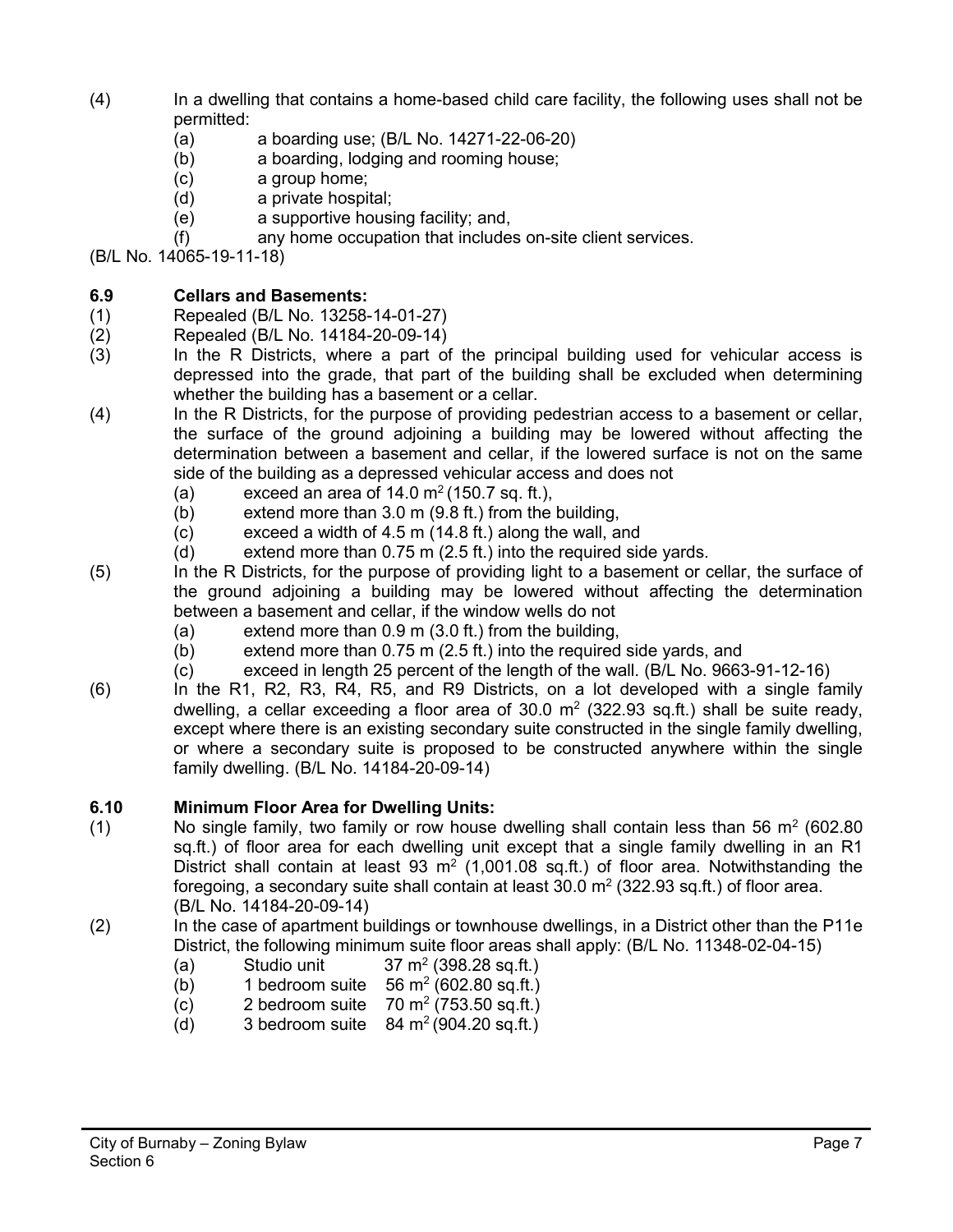- (2.1) Notwithstanding subsection (2) of this section, the minimum floor area of a dwelling unit in the P11e District, or a rental unit in the RM, C, and P11 Districts, and all of their subdistricts, and the Comprehensive Development District, or portion thereof, based on the above noted Districts, shall be as follows:
	- (a) Studio unit  $30 \text{ m}^2$  (322.93 sq.ft.)
	- $(b)$  1 bedroom suite 50 m<sup>2</sup> (538.21 sq.ft.)
	- (c) 1 bedroom + den suite  $56 \text{ m}^2$  (602.80 sq.ft.)
	- (d) 2 bedroom suite 65 m<sup>2</sup> (699.68 sq.ft.)
	- (e) 2 bedroom + den suite  $70 \text{ m}^2 (753.50 \text{ sq.ft.})$ <br>(f) 3 bedroom suite  $80 \text{ m}^2 (861.14 \text{ sq.ft.})$ (f) 3 bedroom suite  $80 \text{ m}^2 (861.14 \text{ sq. ft.})$

(B/L No. 14206-20-10-26)

(3) A mobile home in an R7 District shall contain at least 46 m2 (495.16 sq. ft.) of floor area. (B/L No. 6176-72-12-04)

# **6.11 Lot Area and Width:**

- (1) Existing Lots:
	- (a) The minimum lot area and lot width requirements of this Bylaw shall not apply to any lot in an A, R, C1, C2, C3, C4, M1, M2, M3, M4, M5, or P5 District which has an area or width less than that required by this Bylaw, if such a lot was described on the official records on file in the Land Registry Office on or before 1978 January 01. Other than for permitted industrial uses in the M4 District, this section shall not apply to permit any use that requires a lot area in excess of the minimum lot area for that District. (B/L No. 11154-00-11-06)
	- (b) Subject to the provisions of Section 6.5 (Conversion of Buildings), the lot area and width requirements in R4 and R5 Districts may be reduced to permit the structural modification, alteration or remodelling of an existing single family dwelling that was erected on the lot before 1971 January 02 so as to create two dwelling units,
		- (i) Where the dwelling is on a lot in an R4 District that has an area not less than 670 m<sup>2</sup> (7,212.06 sq.ft.) and a width not less than 18.5 m (60.70 ft.), or
		- (ii) Where the dwelling is on a lot in an R5 District that has an area not less than 500  $\text{m}^2$  (5,382.13 sq.ft.) and a width not less than 13.5 m (44.29 ft.). (B/L No. 8737-87-05-25)

# (2) Lots of Irregular Shape

In R Districts, on "pie-shaped" or other irregularly shaped asymmetrical lots, lot frontages may be reduced below the minimum prescribed widths, provided that the average lot width throughout a depth of 30 m (98.43 ft.) measured along a perpendicular line from the centre of the property on the frontage street complies with the required minimum lot width.

# **6.12 Yards:**

(1) Projections into Required Yards:

The following features and structures may project into a required front, side or rear yard: (B/L No. 14170-20-07-06)

- (a) Steps or stairs.
- (b) Belt courses, cornices, eaves, gutters, sills, chimneys, or other similar features, but such projections shall not exceed 900 mm (2.95 ft.), or 600 mm (1.97 ft.) in the case of a side yard less than 1.5 m (4.92 ft.) in width.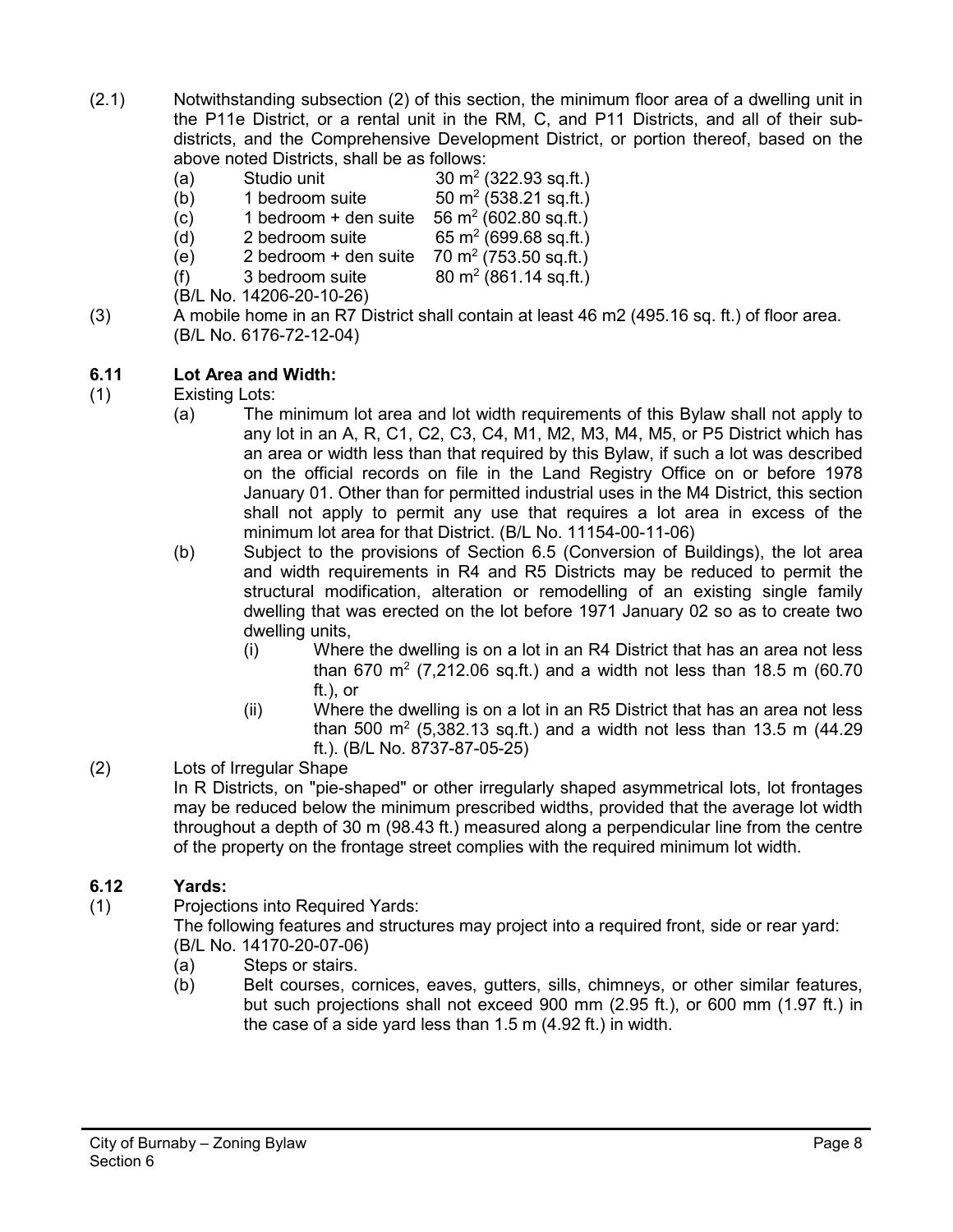- (c) Bay windows, that do not project more than 900 mm (2.95 ft.), or 600 mm (1.97 ft.) in the case of a side yard that is less than 1.5 m (4.92 ft.) in width and the total length of all such windows shall not exceed 50 percent of the length of the exterior wall from which they project.
- (d) Balconies, covered decks, uncovered decks, canopies, and sunshades, provided that such projections, including supporting structures, shall not exceed 1.2 m (3.94 ft.), or fifty (50%) of the width of a required side yard. (B/L No. 14183-20-09-14)
- (e) An uncovered patio or terrace, which may be open or enclosed, in any yard in an A, R or RM District subject to the fence height limitations as specified in Section 6.14.2 of this Bylaw. The provision of an awning or similar temporary covering for such a terrace shall be permitted. (B/L No. 14170-20-07-06)
- (f) Arbors and trellises, fish ponds, ornaments, flag poles, or similar landscape features.
- (g) An uncovered swimming pool, but such pool shall not be constructed within required front yard nor nearer than 3.0 m (9.84 ft.) to any property line. (B/L No. 11154-00-11-06)
- (h) A covered or roofed swimming pool, subject to the provisions of clause (g) and to the regulations governing accessory buildings contained in Section 6.6 of this Bylaw.
- (i) Gasoline service pumps or pump islands in a required front yard or a required side yard, subject to the provisions of Clause (2) of Section 306.2 of this Bylaw.
- (j) Underground parking structures, subject to suitable landscaping or architectural treatment and proper maintenance, except that where such a structure extends above the surface of the finished grade, its horizontal projection shall not exceed 3.0 m (9.84 ft.) in a required front yard. (B/L No. 8737-87-05-25)
- (k) Utility, fire and servicing equipment.

For lots in C1, C2, C4 and C7 Districts, street canopies that do not exceed 2.0 m (6.56 ft.) in depth may project into the required front yard.

(B/L No. 12099-06-06-19)

(2) Exceptions to Front Yard Requirements:

In A or R Districts when at least 50 percent of the frontage of lots in a single zoning district in any one block front, excluding the corner properties, is improved with permitted principal buildings and all of such buildings have front yards that are less than the minimum front yard requirement for the district, then all new buildings in the same zoning district in the block front may provide a front yard with a depth equal to the average existing front yard depth in the block front, except that no front yard shall be less than 6.0 m (19.69 ft.) in depth. (B/L No. 9189-89-07-10)

(2.1) Front Yard Averaging:

For lots in R1, R2, R3, R4, R5, R9, R10, R11 and R12 Districts, where front yard averaging of the two adjacent lots on each side of the lot is applicable, the following conditions shall apply in determining the average front yard depth: (B/L No. 10124-94-12-05)

(a) where an adjacent lot is vacant, the front yard shall be deemed to have a depth of a required front yard;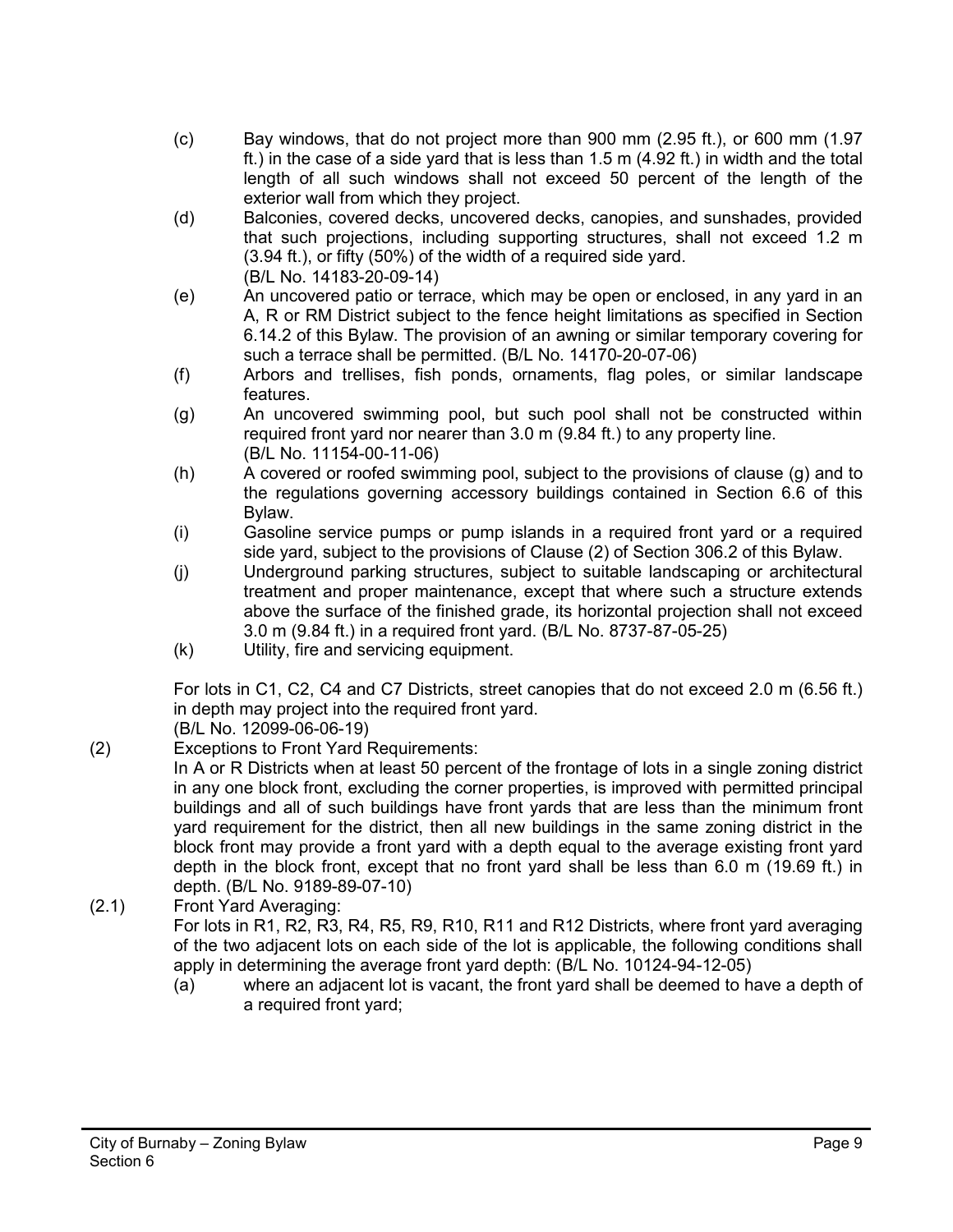- (b) if one or more of the adjacent lots front on a different street or if one or more of the adjacent lots are separated by a street or lane, then such adjacent lots shall not be used in computing the average depth;
- (c) where the lot is adjacent to a flanking street or lane, the average depth shall be computed using the remainder of the adjacent lots;

(B/L No. 9663-91-12-16)

- (d) where an adjacent lot is a panhandle lot, the panhandle lot shall be excluded and the two other nearest lots on each side of the lot shall be included in computing the average depth; (B/L No. 13829-18-02-26)
- (e) where an adjacent lot is not in a R District, the adjacent lot and any lot beyond such adjacent lot (whether or not such lot is in a R District) shall not be used in computing the average depth. (B/L No. 13829-18-02-26)
- (3) Exceptions to Side Yard Requirements:

Where a lot with a width less than the required minimum existed on or before the effective date of this Bylaw, exceptions to the applicable side yard requirements of this Bylaw may be made in the following cases:

- (a) In A, R or RM Districts the required side yard on each side of the principal building may be reduced to a minimum of 10 percent of the lot width, provided that:
	- (i) the minimum side yard on any one side shall be not less than 900 mm (2.95 ft.).
	- (ii) the lot is used for a single family dwelling.
- (b) Repealed. (B/L No. 11154-00-11-06)
- (c) In M Districts the required side yard on each side of the principal building may be reduced to a minimum of 10 percent of the lot width, except that where a principal building is constructed to the side lot line, the width of the other side yard may be reduced to a minimum of 20 percent of the lot width. (B/L No. 6146-72-09-05)
- (d) In M Districts, on a corner lot, the required side yard adjoining the flanking street may be reduced to a minimum of 15 percent of the lot width, but need not exceed 3.0 m (9.84 ft.) in M4 Districts.
- (e) In M Districts, where a lot abuts a lot in an A, R or RM District, or is separated by a street or lane therefrom, the required side yard may be reduced to minimum of 20 percent of the lot width, but need not exceed 3.0 m (9.84 ft.) in M4 Districts.
- (f) In M Districts, where a lot is flanked by a lane, the required side yard adjoining the flanking lane may be reduced to a minimum of 10 percent of the lot width.

(4) In all zoning districts, where a portion of a lot is acquired for the purpose of creating or widening a public street, and where such a lot was improved prior to the time of such acquisition with one or more permitted principal buildings, the yard abutting that street may be reduced in depth for those existing buildings by an amount equal to the depth of land obtained for such purposes, provided however that any additions or extensions to such existing buildings shall observe the yard requirements established for the zoning district in which the lot is located, and provided further that such reduction does not exceed the original setback of the existing building. (B/L No. 7144-78-01-03)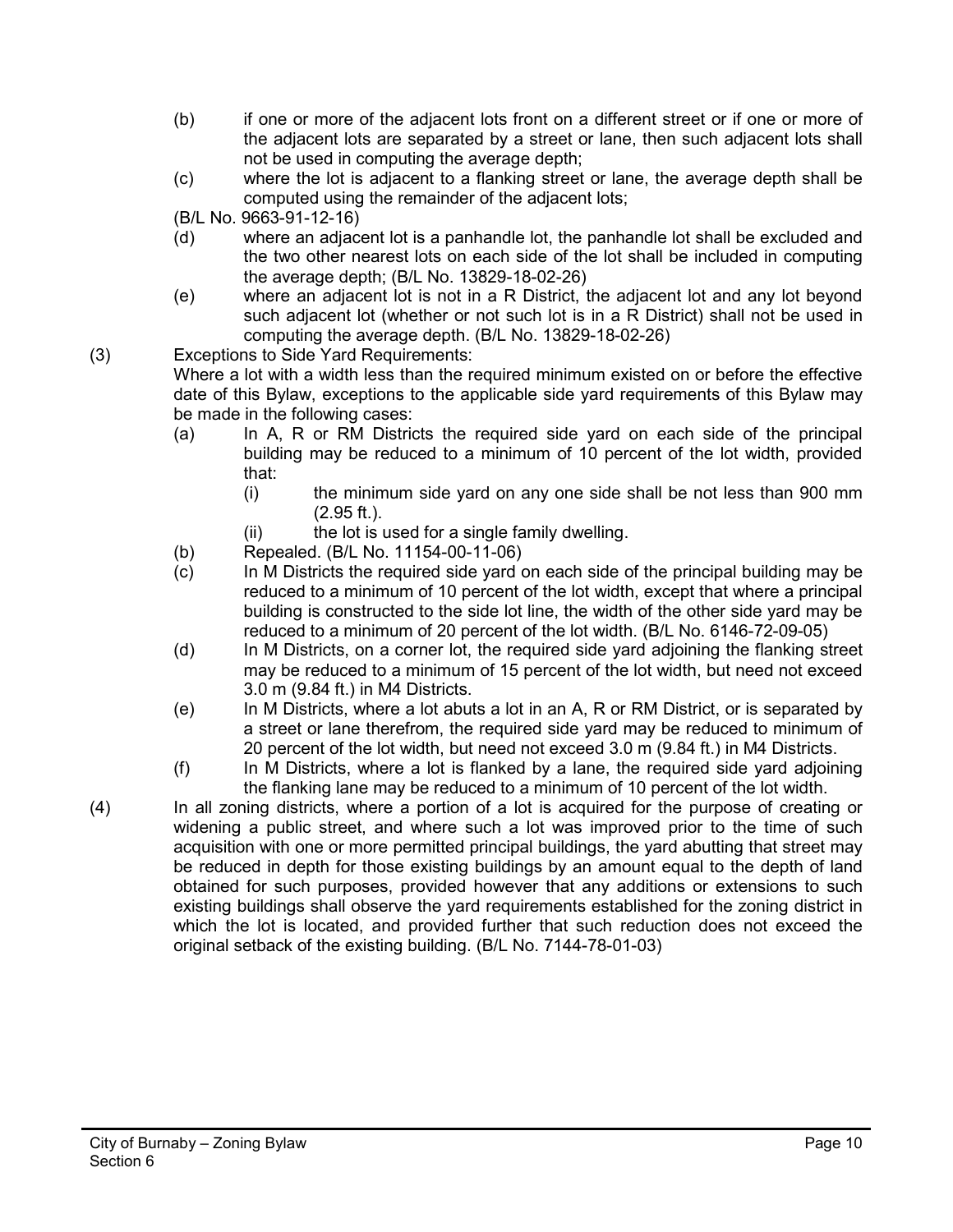# **6.13 Vision Clearance at Intersections:**

- (1) In any zoning district, in the area bounded by the intersecting lot lines at a street corner or a lane corner and a line joining points along the lot lines,
	- (a) in the case of a street corner, 9.0 m (29.53 ft.) from their point of intersection, and,
	- $(b)$  in the case of a lane corner,  $6.0$  m (19.69 ft.) from their point of intersection,

no structure other than a permitted street canopy in a C2, C3 or C4 District or a permitted principal building shall be erected to a greater height than 1.07 m (3.51 ft.) and no hedge, shrub, tree or other growth shall be maintained or allowed to grow so as to obstruct vision clearance. (B/L No. 14170-20-07-06)

- (2) In this section "lane corner" means the intersection of a lane with another lane or with a street. (B/L No. 8872-87-12-14)
- **6.14** Deleted (B/L 14170-20-07-06)

# **6.14.1 Retaining Walls:**

- (1) In all zoning districts, retaining walls shall not exceed 1.2 m (3.94 ft.) in height, as measured at any point along the retaining wall.
- (2) The height of a retaining wall shall be measured vertically from the lower of natural or finished grade at the base of the wall, to the surface of the ground or water which it supports.
- (3) The shortest horizontal distance between the outer face of two adjacent retaining walls shall not be less than the height of the retaining wall with greater height.
- (4) The horizontal distance between the adjacent retaining walls shall be relatively level, suitably landscaped, and properly maintained.
- (5) Subsections (1), (3), and (4) of Section 6.14.1 shall not apply to retaining walls that are required:
	- (a) as a condition of subdivision approval; or
	- (b) to exclusively provide access or light to a basement or cellar.
- (6) Any portion of a retaining wall that projects above the surface of the ground or water which it supports shall be considered a fence, and be subject to Section 6.14.2 of this Bylaw.
- (B/L No. 14170-20-07-06)

# **6.14.2 Fences:**

- (1) Subject to the vision clearance provisions of Section 6.13, the following height limitations shall apply to fences:
	- (a) In all zoning districts, except for required screening and outdoor play area enclosures, fences not exceeding 1.07 m (3.51 ft.) in height may be located within a required front yard.
	- (b) In all zoning districts, except A, C4 and M Districts, fences not exceeding 1.8 m (5.91 ft.) in height may be located anywhere on a lot to the rear of a required front yard.
	- (c) In A, C4 and M Districts, fences not exceeding 2.4 m (7.87 ft.) in height may be located anywhere on a lot to the rear of a required front yard.
	- (d) Notwithstanding paragraph (c) of Section 6.14.2(1), in M Districts, any fence located outside of the required yards shall not exceed the maximum height prescribed for principal buildings within the zoning district in which it is located.
	- (e ) Notwithstanding paragraphs (a), (b), and (c) of Section 6.14.2(1), arbors, archways, gates and similar structures which serve as an entrance to a property shall not exceed 2.6 m (8.53 ft.) in height, and 1.8 m (5.91 ft.) in width.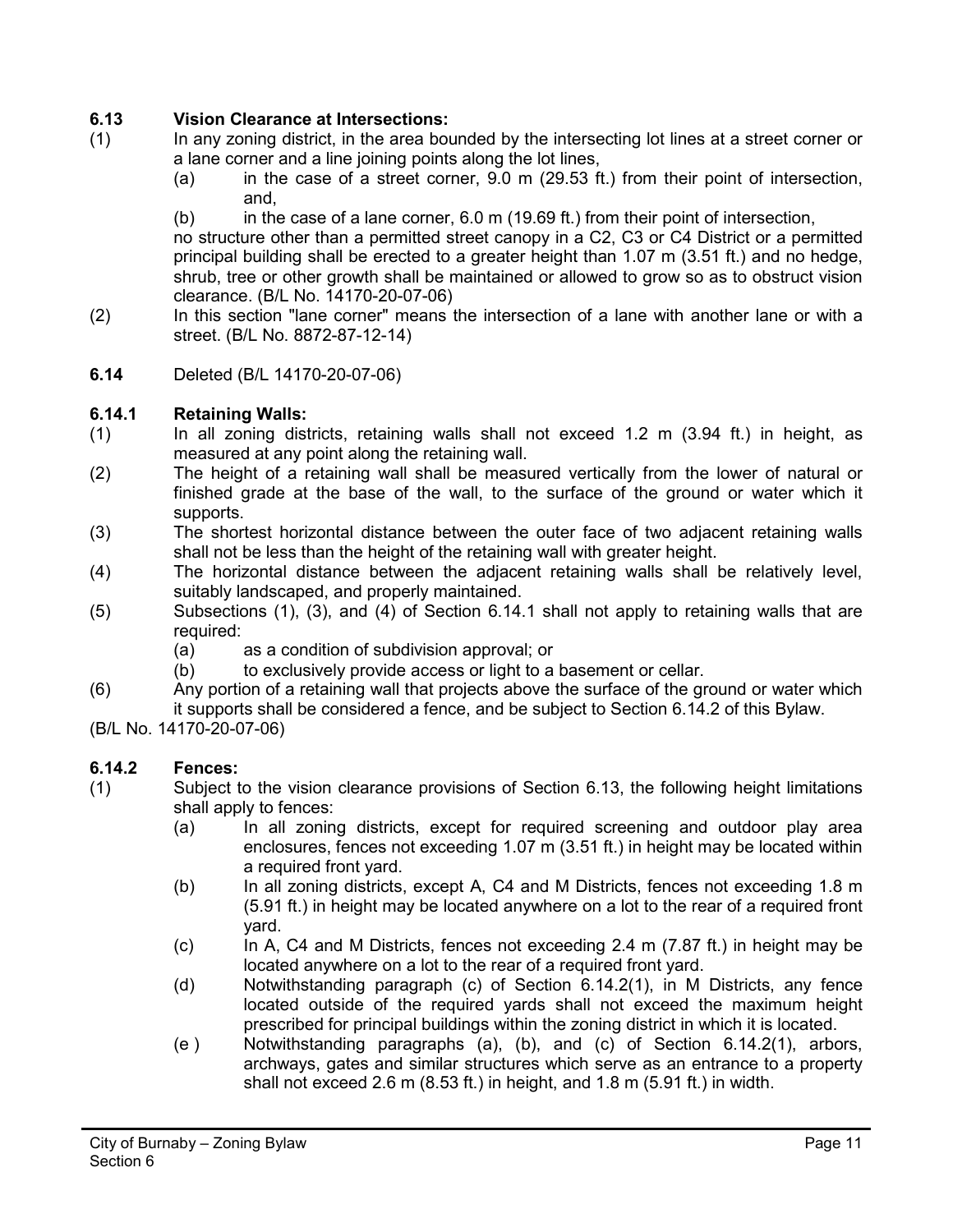- (2) The height of a fence shall be determined by measurement from average grade within 900 mm (2.95 ft.) of both sides of such fence to the highest point of the fence. Where a fence is erected above a retaining wall along a property line, any portion of ground located beyond the retaining wall shall not be included in the calculation of average grade.
- (3) Notwithstanding subsection (1), and subject to the vision clearance provisions of Section 6.13, open mesh and chain link type fences erected on cemeteries, public parks, schools, and in the M or P Districts shall not exceed a height of 3.5 m (11.48 ft). The addition of barbed wire, razor wire, or similar materials with sharp projections to such fences shall be permitted in the M Districts, and for correctional institutions permitted in the P7 District.
- (4) Subsection (1) shall not apply to fences that delineate the area used as sports fields, golf courses, golf driving ranges, tennis courts, and other similar uses. Such fences shall be subject to the vision clearance provisions of Section 6.13.
- (5) Barbed wire, razor wire, or similar materials with sharp projections shall not be used in the construction of a fence, except for correctional institutions permitted in the P7 District, or in the M Districts.
- (6) Where a fence is located above a retaining wall, the fence shall be construction with materials different from that used in the construction of the retaining wall, and in a manner that is visually dissimilar to the retaining wall.
- (B/L No. 14170-20-07-06)

# **6.15 Screening and Landscaping:**

- (1) Lots and Required Yards:
	- (a) In R, RM, C5 and P Districts, any part of a lot not used for building, parking or loading facilities or outdoor recreation or, in the case of a lot in the P4 or P12 District, not used for any permitted use, shall be fully and suitably landscaped and properly maintained. (B/L No. 13408-15-01-19)
	- (b) In C1, C4 and M Districts, all those portions of a required front yard not used for permitted parking or display areas shall be fully and suitably landscaped and properly maintained.(B/L No. 5811-70-11-30)
	- (c) In all zoning districts where the side line of a lot abuts a lot in an A, R or RM District, or is separated by a street or lane therefrom, all those portions of a required side yard not used for permitted parking or outdoor play area shall be fully and suitably landscaped and properly maintained. (B/L No. 14065-19-11-18)
	- (d) Where the rear line of a lot in an M District abuts a lot in an A, R or RM District, or is separated by a lane therefrom, the required rear yard shall be fully and suitably landscaped and properly maintained. (B/L No. 5945-71-09-20)
	- (e) Repealed. (B/L No. 13802-17-11-06)

(2) Storage Yards and Public Works Yards: (B/L No. 14184-20-09-14)

- (a) No storage yard or area shall be permitted in a required front yard nor any required yard which abuts a lot in an R or RM District, or is separated by a street or lane therefrom. (B/L No. 6117-72-12-18)
- (b) Screening consisting of a solid 2.4 m (7.87 ft.) fence, which shall be uniformly painted and well maintained and not used for advertising or display purposes or for the posting of notices, or, a compact evergreen hedge not less than 1.8 m (5.91 ft.) in height, which shall be maintained in good condition at all times, shall be provided as follows: (B/L No. 6117-72-12-18)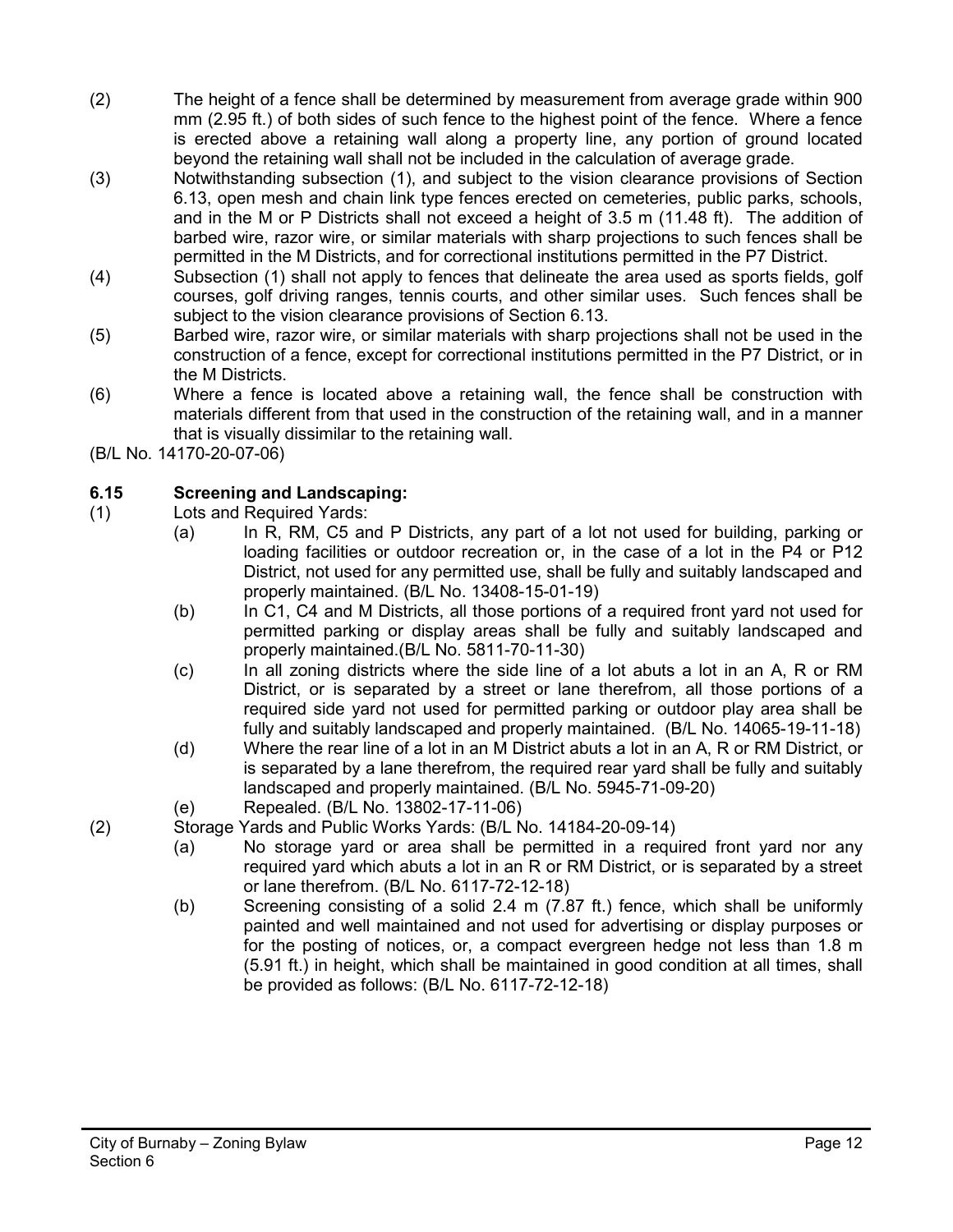- (i) In A, C4 and M Districts, any part of a lot used or intended to be used as an outside storage area shall be enclosed by screening on any side not facing directly upon the principal building on the lot, and no material shall be piled to extend above such screening in A, C4, M1 or M4 Districts. In the case of M2, M3 or M6 Districts, material may be piled to a maximum height of 3.5 m (11.48 ft.). (B/L No. 6146-72-09-05)
- (ii) Required front screening shall be so situated as to conform with the applicable front yard setback provisions. (B/L No. 6117-72-12-18)
- (iii) Where a side or rear yard is required to be landscaped, the required screening shall be located on the line established by the yard setback provisions. (B/L No. 6117-72-12-18)
- (3) Parking Areas, Loading Areas, Display Yards and Similar Uses (B/L No. 14184-20-09-14):
	- (a) Any parking area, loading area or display yard shall be separated from an adjoining street, or from a directly abutting lot in an A, R or RM District, by a fully and suitably landscaped and properly maintained strip of not less than 1.8 m (5.91 ft.) in width.
	- (b) Screening of 1.8 m (5.91 ft.) in height shall be provided and properly maintained:
		- (i) where any parking or loading area abuts a lot in an A, R, or RM District, or is separated therefrom by a street or lane, except however, that where a parking area abuts a lane, the screening along the lane shall be not less than 800 mm (2.62 ft.) nor more than 1 m (3.28 ft.) in height for a distance of not less than 6.0 m (19.69 ft.) from all points of ingress and egress to and from such parking area; (B/L No. 5525-69-06-16)
		- (ii) where any display yard, industrial fueling installation, or public utility installation abuts a lot in an A, R, or RM District, or is separated therefrom by a lane. (B/L No. 14184-20-09-14)
		- (iii) where any storage tank or equipment, listed in Sections 6.27(22) and 6.27(23) of this Bylaw, is located outside of an enclosed building, in the RM, C, M, B, and P Districts. (B/L No. 14184-20-09-14)

# **6.16 Building Line Setbacks:**

No principal or accessory building or structure shall be sited closer than:

- (1) 12.877 8 m (42.25 ft.) to the centre line of Kingsway between Tenth Avenue and Edmonds Street.
- (2) 17.602 2 m (57.75 ft.) to the centre line of Kingsway on the south side only between Edmonds Street and Patterson Avenue.
- (3) 22.860 0 m (75.0 ft.) to the centre line of the Lougheed Highway between Boundary Road and North Road.
- (4) 16.154 4 m (53.0 ft.) to the centre line of Hastings Street on the south side only, between Esmond Avenue and Sperling Avenue.
- (5) 30.175 2 m (99.0 ft.) to the centre line of Boundary Road, on the east side only, between Imperial Street and the BC Hydro Railway right-of-way which crosses Boundary Road immediately south of Thurston Street.
- (6) 20.421 6 m (67.0 ft.) to the centre line of Boundary Road, on the east side only, between Price Street and the B.C. Hydro Railway right-of-way which crosses Boundary Road immediately south of Thurston Street. (B/L No. 7137-78-01-03)
- (7) Nothing in this section prohibits the erection of a permitted street canopy. (B/L No. 8872-87-12-14)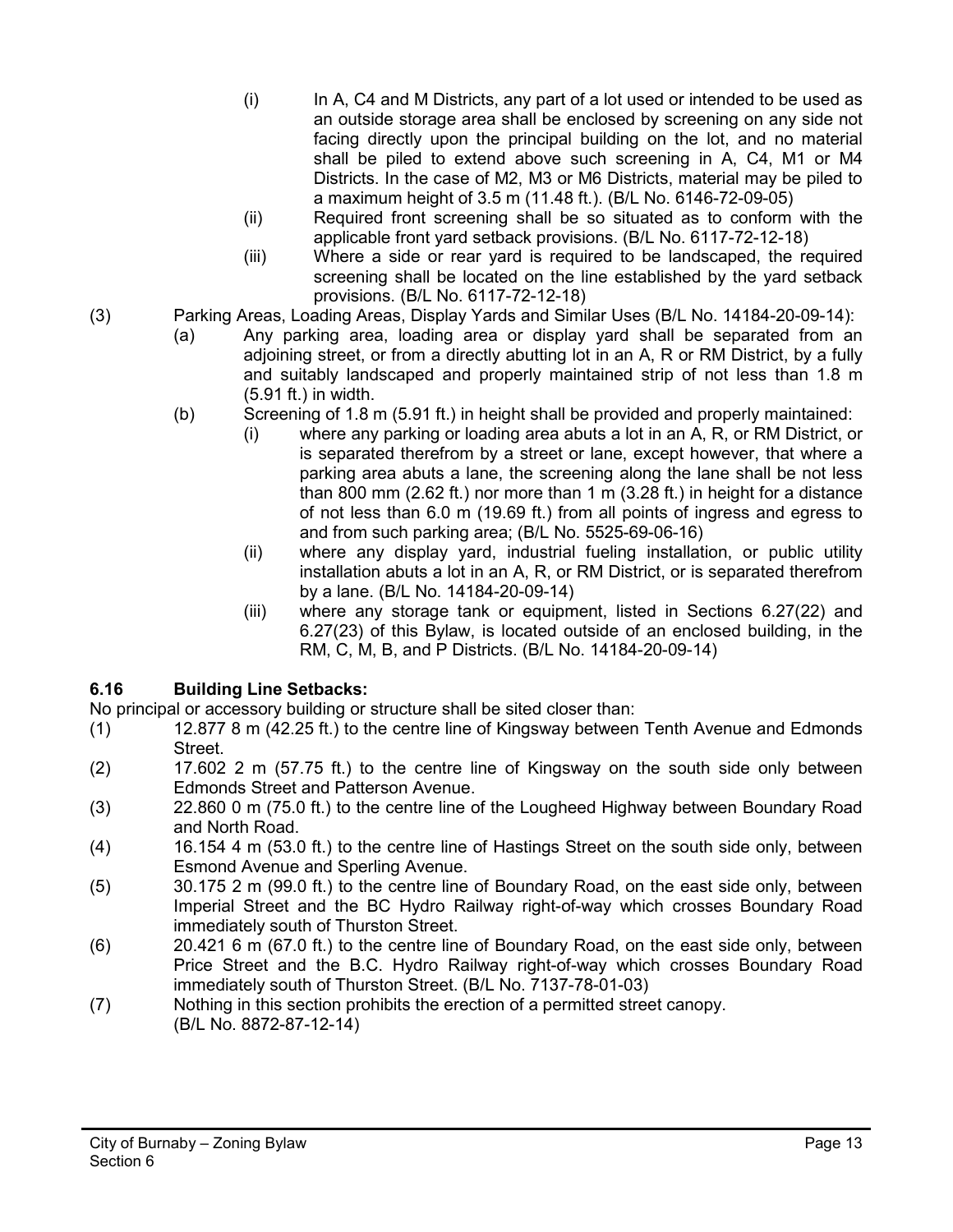#### **6.17 Parking or Storage of Commercial Vehicles, Recreation Vehicles, Trucks, Trailers, Boats or Equipment in R6, R7, R8 and RM Districts:**

No commercial vehicle, truck, bus, contractor's equipment, dismantled or wrecked automobile, boat, recreation vehicle, trailer or any similar vehicle, conveyance, craft or equipment shall be parked or stored in the open in an R6, R7, R8 or RM District, except the following which may be parked or stored in the rear yard only:

- (a) one truck or commercial vehicle not exceeding 4,500 kg GVW (9,920.631 lbs. GVW) ownership of which is registered in the name of the resident of the dwelling;
- (b) trucks, commercial vehicles or equipment required for the construction, repair, servicing or maintenance of the premises, but only while that construction, repair, servicing or maintenance is being carried out;
- (c) one boat or vessel not exceeding a length of 6.0 m (19.69 ft.) owned by the resident of the dwelling and ownership of which is supported by satisfactory documentary proof;
- (d) one recreation vehicle or trailer not exceeding a length of 6.0 m (19.69 ft.) ownership of which is registered in the name of the resident of the dwelling;
- (e) not more than two uninsured but operable and complete vehicles, ownership of which is registered in the name of the resident of the dwelling.
- (B/L No. 12869-10-12-13)

#### **6.17.1 Parking or Storage of Commercial Vehicles, Trucks, Recreation Vehicles, or Boats in R1 to R5 and R9 to R12 Districts: (B/L No. 12869-10-12-13)**

- (1) Section 6.17, except paragraphs (c) and (d), applies to parking and storage in an R1, R2, R3, R4, R5, R9, R10, R11 and R12 Districts. (B/L No. 12869-10-12-13)
- (2) Notwithstanding subsection (1) and subject to the vision clearance provisions of Section 6.13, one recreation vehicle and one boat having a combined length that does not exceed 12.0 m (39.37 ft.), may be parked in the open in an R1, R2, R3, R4, R5, R9, R10, R11 and R12 Districts subject to the following restrictions: (B/L No. 10124-94-12-05)
	- (a) on a corner lot or on a lot with one street frontage, no parking is permitted between the front lot line and the dwelling, nor within the required side yards, nor closer than 1.2 m (3.94 ft.) to the side lot lines in the rear yard;
	- (b) on a through lot, no parking is permitted in the required front yards or required side yards, nor in the area between the required front yard and the face of the dwelling that is oriented to the street from which the dwelling is addressed;
	- (c) on a lot that has no vehicle access to the rear and side yards, either one recreation vehicle or one boat not exceeding 6.0 m (19.69 ft.) in length may be parked on the front driveway or to the side of the front driveway not less than 1.2 m (3.94 ft.) from the side lot lines and not less than 1.8 m (5.91 ft.) from the front lot line.
- (3) The parking must be screened by compact evergreen trees or shrubs at least 1.8 m (5.91 ft.) in height,
	- (a) on a corner lot or through lot to obscure the view from the closest abutting street,
	- (b) where the front driveway is used, to obscure the view from any abutting property, and,
	- (c) where the land beside the front driveway is used, to obscure the view from any abutting property, and from the abutting street.
	- (B/L No. 9556-91-04-08)
- City of Burnaby Zoning Bylaw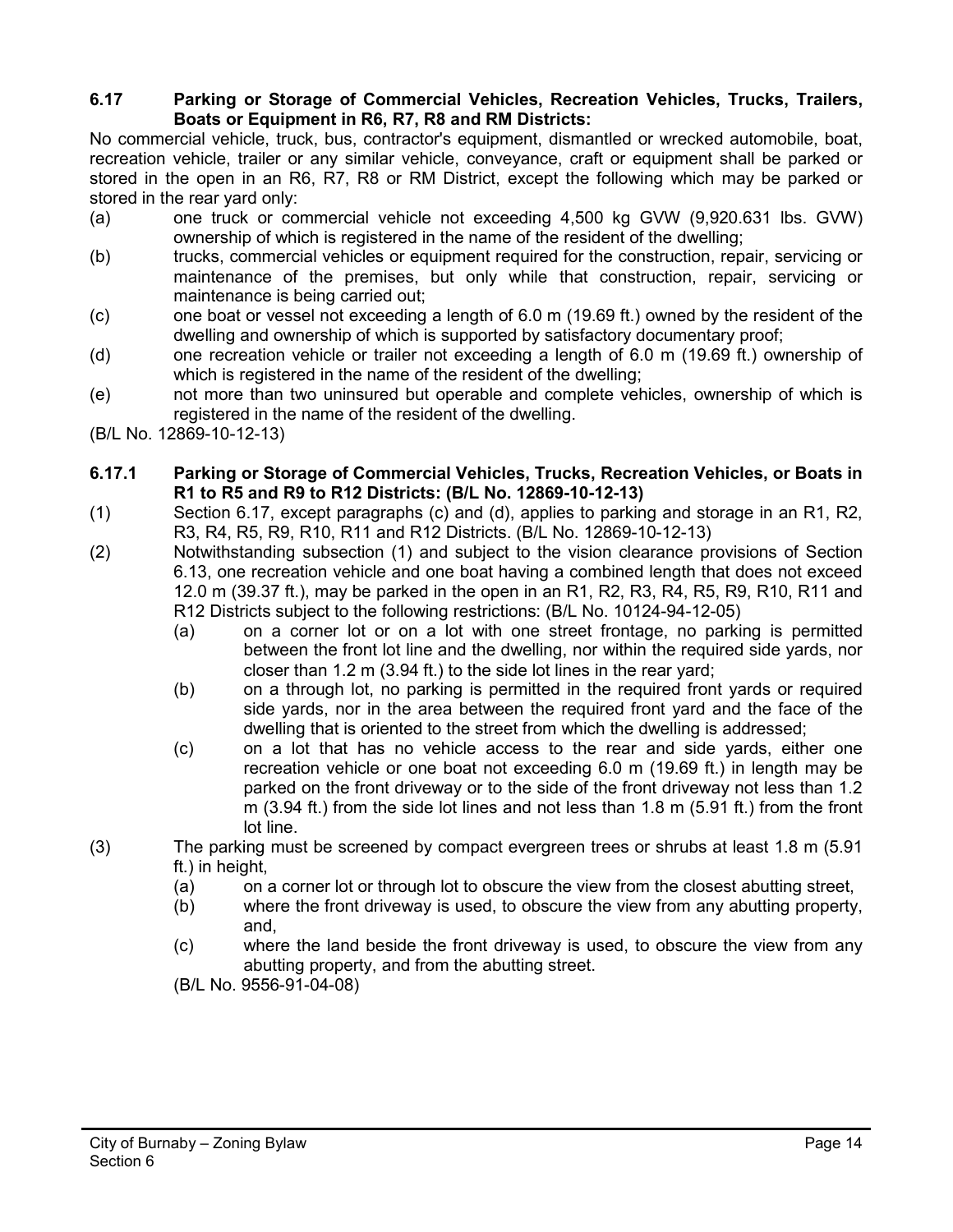# **6.18 Fraser River Flood Plain:**

All lands within the area of the Fraser River Flood Plain as described in Schedule AA - Flood Plain Map of the Official Regional Plan of the Lower Mainland Regional Planning Board, now the Official Regional Plan of the Greater Vancouver Regional District shall be subject to the following regulations:

No building shall be constructed or mobile unit located with the underside of the floor system of any area used for habitation, business, or storage of goods damageable by floodwaters:

- (a) (i) lower than the nearest point on an even gradient line along the natural boundary of the Fraser River from 3.392 m (11.13 ft.) Geodetic Survey of Canada datum at Boundary Road to 4.002 m (13.13 ft.) Geodetic Survey of Canada at Fenwick Street
	- (ii) provided that, where the development is provided with a comprehensive flood proofing treatment for internal site drainage and/or upland drainage to the approval of the Director Engineering, the requirements under subsection (a) (i) may be reduced 0.6 m for industrial uses.
- (b) within 60 m (200 ft.) of the natural boundary of the Fraser River.
- (c) Repealed. (B/L No. 12098-06-06-19)

# **6.19 Development Under The Strata Titles Act:**

Where a parcel of land is divided into strata lots under the Strata Titles Act, such parcel and any buildings which occupy it shall conform in all respects with the bulk regulations of this Bylaw. (B/L No. 7477-80-03-10)

#### **6.20 Calculation of Gross Floor Area:**

- (1) For the purpose of calculating gross floor area, the following shall be excluded:
	- (a) in wood-frame exterior wall assemblies, any portion of exterior wall thickness in excess of 0.165 m (6.5 in.), provided that the excess wall thickness is used for the provision of insulating materials;
	- (b) in all exterior wall assemblies other than those referred to in paragraph 6.20(1)(a), any portion of exterior wall thickness that is exclusively used for the provision of insulating materials;
	- (c) any non-structural exterior claddings;
	- (d) exterior access areas such as corridors, landings, staircases, stairways, and similar areas, provided that they are not fully enclosed;
	- (e) crawl spaces;
	- (f) areas of undeveloped floors located above a storey or a half-storey, or adjacent to a half-storey, with a maximum vertical clear height of 1.2 m (3.9 ft.), and no permanent means of access other than a hatch;
	- (g) exterior architectural features including belt courses, cornices, eaves, gutters, sills, pilasters and similar features;
	- (h) chimneys;
	- (i) bay windows;
	- (j) balconies and terraces which are not covered and uncovered decks, provided that they are not fully enclosed; and,
	- (k) arbors, trellises and similar landscape features.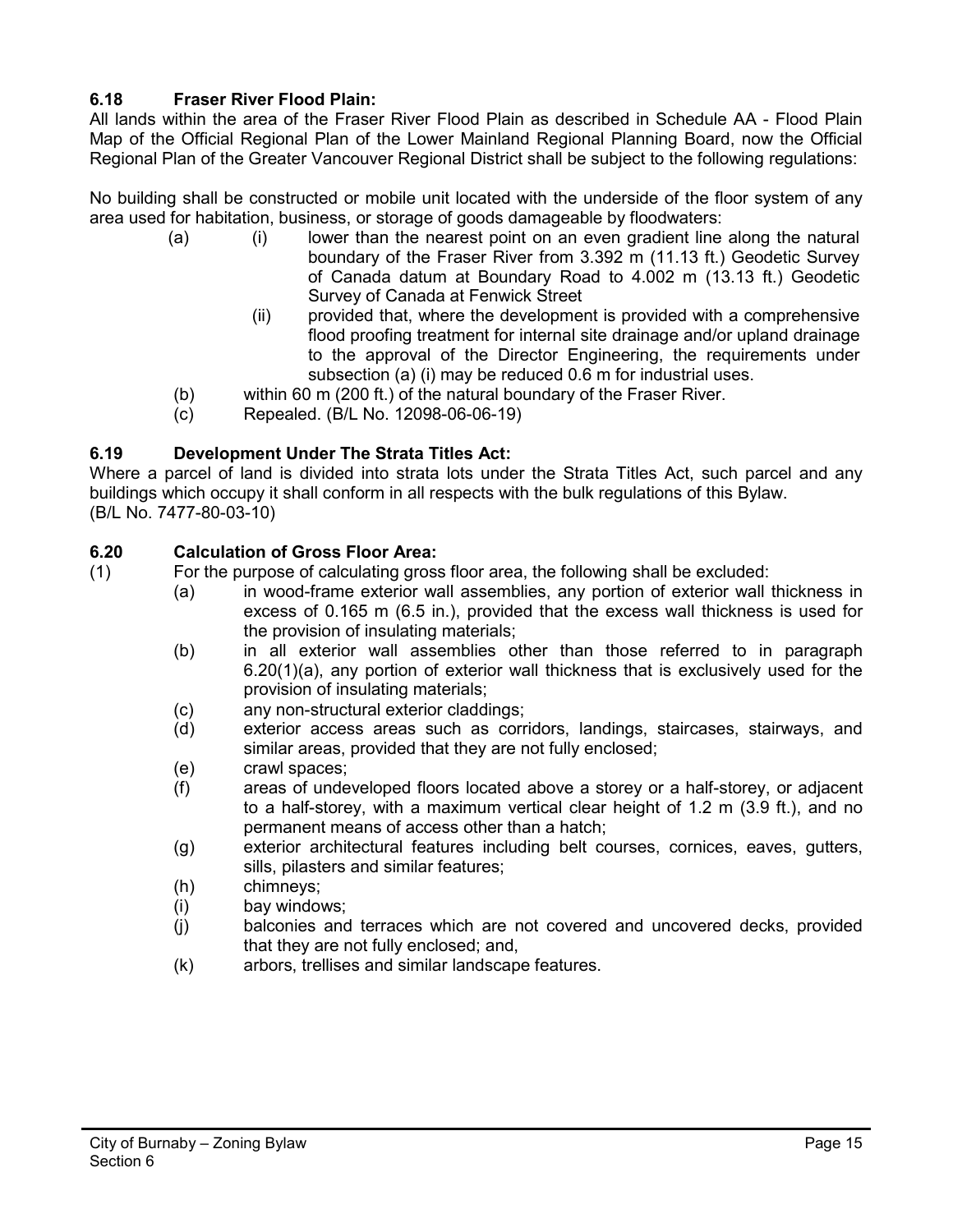- (2) In addition to the exclusions listed in Section 6.20(1), for the purpose of calculating gross floor area in the R and A Districts, with the exception of category A supportive housing facilities, the following shall be excluded:
	- (a) garages or carports up to a maximum area of  $42.0 \text{ m}^2$  (452.1 sq.ft.), except:
		- (i) in the R1, R2, R3, R4, R5 and R9 Districts on a lot developed with a single family dwelling, where such garage or carport is located in a cellar; and,
		- (ii) in the R10 and R11 Districts, where such garage or carport is attached to a principal building on a lot with lane access. In cases where the Director Engineering is satisfied that access from a lane is not feasible due to an extreme grade, or other restrictions, up to a maximum area of 42.0  $\mathrm{m}^2$  (452.1 sq.ft.) of the garage or carport attached to the principal building shall be excluded from gross floor area.
	- (b) balconies and terraces which are covered, and covered decks, whether attached to a building or detached, up to a maximum area of 14% of the permitted above grade floor area, provided that except for the required open guards with a maximum height of 1.07 m (3.5 ft.), not more than 60% of their perimeters are enclosed; and,
	- (c) any portion of a deck or terrace that is covered, and has a vertical clear height of less than 1.8 m (5.91 ft.), measured from ground level to the underside of the roof, structure or floor joist covering the deck or terrace, provided that not more than 60% of its perimeter is enclosed.
- (3) In addition to the exclusions listed in Section 6.20(1), for the purpose of calculating gross floor area for category A supportive housing facilities permitted in the R Districts, and in districts other than the R and A Districts, the following shall be excluded:
	- (a) areas that exclusively provide access to areas excluded from gross floor area, in accordance with Sections 6.20(1) and 6.20(3);
	- (b) areas of an elevator shaft on a floor to which the elevator does not provide general access, except in special circumstances;
	- (c) balconies and terraces which are covered, and covered decks, provided that they are not fully enclosed;
	- (d) areas exclusively used to provide accessory communal recycling and garbage storage, electrical, mechanical, heating, and ventilating, or similar service facilities accessory to a principal use;
	- (e) amenity spaces;
	- (f) areas exclusively used for communal laundry facilities that are accessory to a principal use;
	- (g) any portion of a basement or cellar used exclusively for storage, or laundry facilities that are accessory to a principal use;
	- (h) any portion of a basement or cellar used for non-commercial recreational and social purposes that are accessory to a principal use;
	- (i) areas used for parking of vehicles and bicycles that are accessory to a principal use;
	- (j) end-of-trip cyclist facilities that are accessory to a principal use;
	- (k) areas used exclusively for storage of scooters in supportive housing facilities;
	- (l) private hospital and supportive housing facility amenity spaces not exceeding 13.6% of the maximum permitted gross floor area; and,
	- $(m)$  1.86 m<sup>2</sup> (20 sq.ft.) of floor area for every studio and one bedroom adaptable housing unit, plus  $0.93 \text{ m}^2$  (10 sq.ft.) for every additional adaptable bedroom in excess of the first adaptable bedroom with an adaptable housing unit.

(B/L No. 14183-20-09-14)

Page 16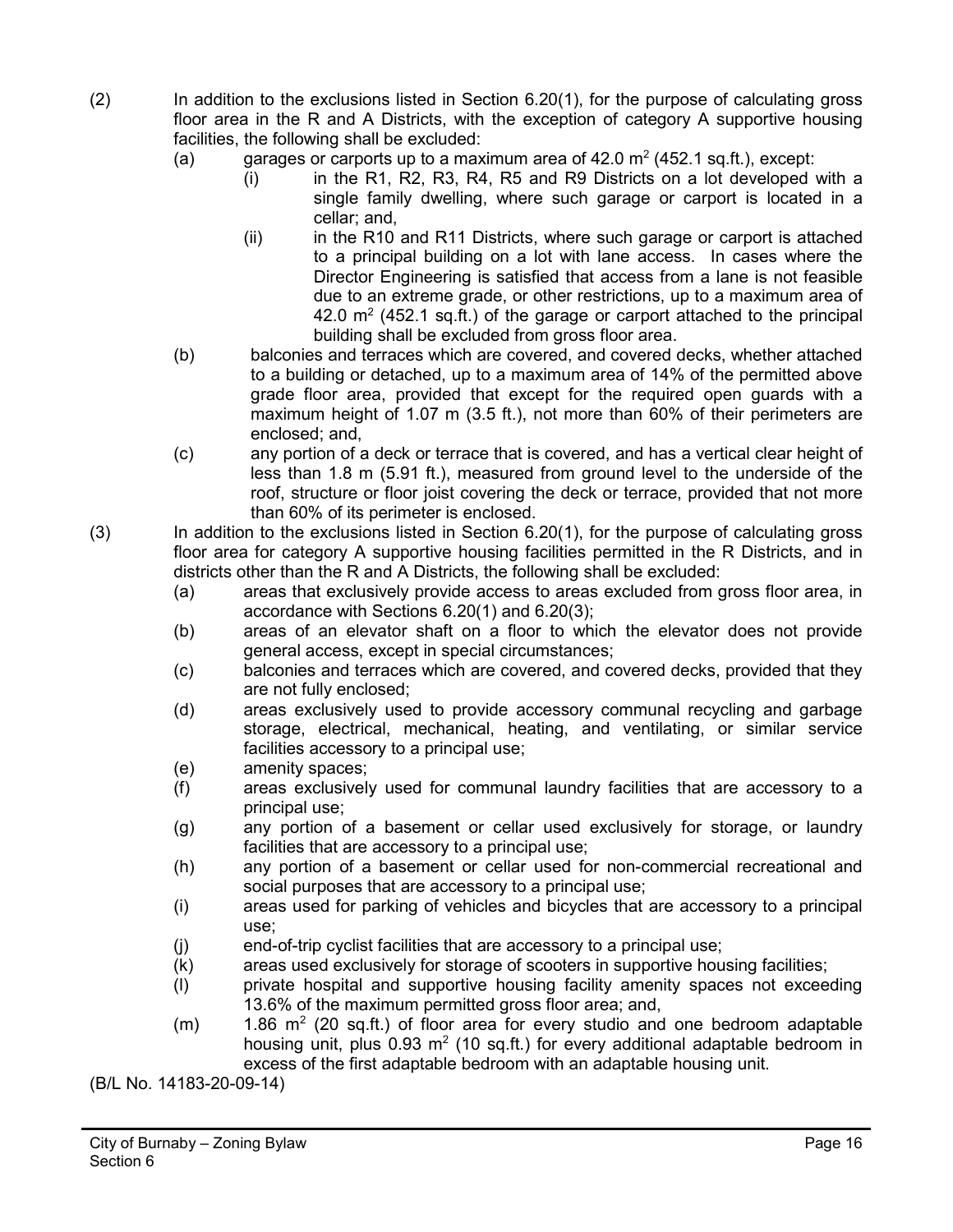# **6.20.1 Calculation of Gross Floor Area in a Building with Over-height Ceilings:**

For single family and two family dwellings, gross floor area for any portion of a building, with the exception of staircases, where the height from the floor to the ceiling directly above exceeds 4.5 m (14.8 ft.) shall be calculated in accordance with the following:

- (a) cumulative floor area of such over-height portion(s) of the building, multiplied by the number of floors of the adjacent section within the building. For the purpose of this section of the Bylaw, where the number of floors of the adjacent section on any side of the overheight portion(s) are not equal the greater number of floors shall apply,
- (b) less 9.3  $m^2$  (100.1 sq.ft.) for each dwelling unit with a ceiling which exceeds the height specified in this section.
- (B/L No. 14183-20-09-14)

#### **6.21 Antennae:**

- (1) An antenna is permitted on any lot in any zoning district except the R Districts if it has been given preliminary plan approval and meets the following qualifications, namely: (B/L 13689-17-01-30)
	- (a) it is attached to a building.
	- (b) it is at least 5.0 m (16.4 ft.) above the ground. (B/L No. 12170-06-11-20)
	- (c) it covers or occupies a maximum of 0.93 m<sup>2</sup> (10 sq.ft.) on the building face and the total area on any building face occupied by antennae does not exceed 3.72  $m<sup>2</sup>$  (40 sq.ft.), and,
	- (d) it does not extend more than 1 m (3.2 ft.) above the highest point of the building face.

(B/L No. 10396-96-07-22)

(2) An antenna is permitted in any street or lane in any zoning district, subject to compliance with the Burnaby Street and Traffic Bylaw and all other applicable legislation. (B/L No. 13689-17-01-30)

# **6.22 Density Bonus:**

- (1) In the RM1, RM2, RM3, RM4, RM5, RM3s, RM4s, and RM5s Districts, for the conservation or provision of amenities, or the provision of affordable or special needs housing, the maximum floor area ratio may be increased in accordance with the floor area ratio requirements set out in Schedule II of this bylaw applicable to such zoning districts, provided that:
	- (a) the lot is located in a town centre area, is approved for density bonus in the community plan for Brentwood Town Centre, Lougheed Town Centre, Edmonds Town Centre, or Metrotown, and is rezoned to the CD (Comprehensive Development) District;
	- (b) the amenities, or affordable or special needs housing are included as part of the comprehensive development plan for the CD (Comprehensive Development) District, or cash-in-lieu contributions are provided; and,
	- (c) the total value of the amenities, affordable or special needs housing, or cash-inlieu contributions, is equivalent to the value of the additional residential floor area attributable to the increase in floor area ratio for the provision of such amenities, affordable or special needs housing, and 50% of the additional floor area ratio described in sections 204.6(3) or 205.6(3) of this bylaw.

(B/L No. 14204-20-09-28)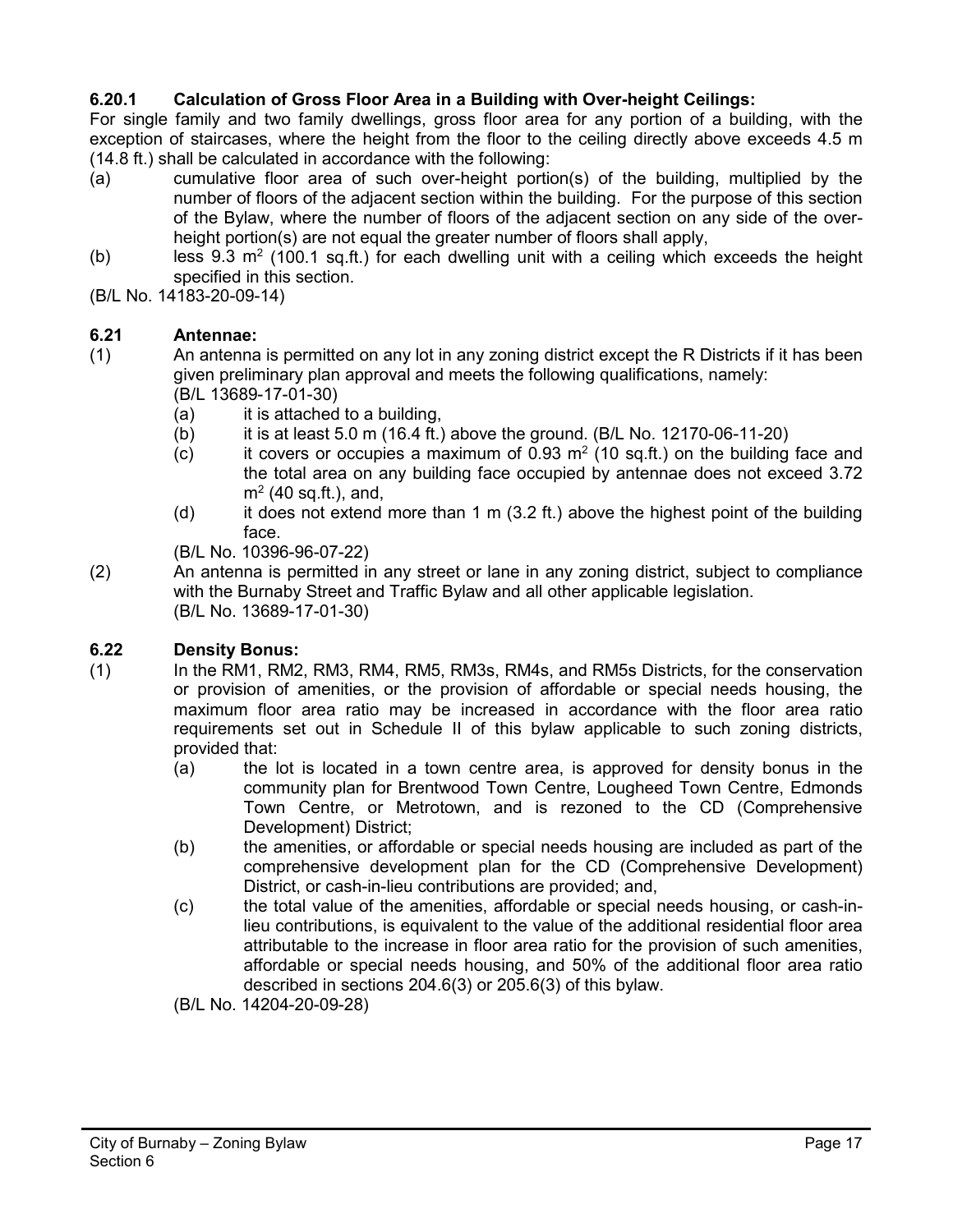- (2) For the purpose of subsection (1), the following amenities are eligible for consideration in an application for a density bonus:
	- (a) major public open space or plaza;
	- (b) public facilities, including a library, community or recreation centre, arts facility, youth centre;
	- (c) space for community or non-profit groups that serve the community;
	- (d) public art;
	- (e) extraordinary public realm improvements including landscaping treatment and special street furniture;
	- (f) improvements to park land or other public facilities;
	- (g) extraordinary environmental enhancements, or
	- (h) child care facilities.
- (3) For the purpose of subsection (1), the following are eligible for consideration as affordable and special needs housing in an application for a density bonus:
	- (a) units developed under senior government non-profit housing programs;
	- (b) price controlled limited-equity market units;
	- (c) units controlled or managed or owned by non-profit housing groups providing affordable housing;
	- (d) guaranteed rental units;
	- (e) housing for people with special needs such as those with physical or mental disabilities or victims of violence.
- (4) For the purpose of computing floor area ratio for a development that includes the conservation or provision of an amenity under subsection (1), the floor space of the building that is occupied by an amenity shall not be included as part of the gross floor area.
- (5) The owner of a development that includes the provision of affordable or special needs housing may be required to enter into a housing agreement under Section 905 of the Local Government Act. (B/L No. 11204-01-02-12)
- (B/L No. 10596-97-07-21)

# **6.23 Streamside Protection and Enhancement Areas:**

(1) In this section unless the context otherwise requires:

'active floodplain' means an area of land within a boundary that is indicated by the visible high water mark or water level of a stream that is reached during annual flood events as evidenced by riparian area conditions described in the definition of 'riparian area';

'existing vegetation' means native and non-native vegetation;

'fish' means all life stages of

- (a) salmonids,
- (b) game fish, and,
- (c) regionally significant fish;

'fish bearing stream' means a stream in which fish are present or potentially present if introduced barriers or obstructions are either removed or made passable for fish;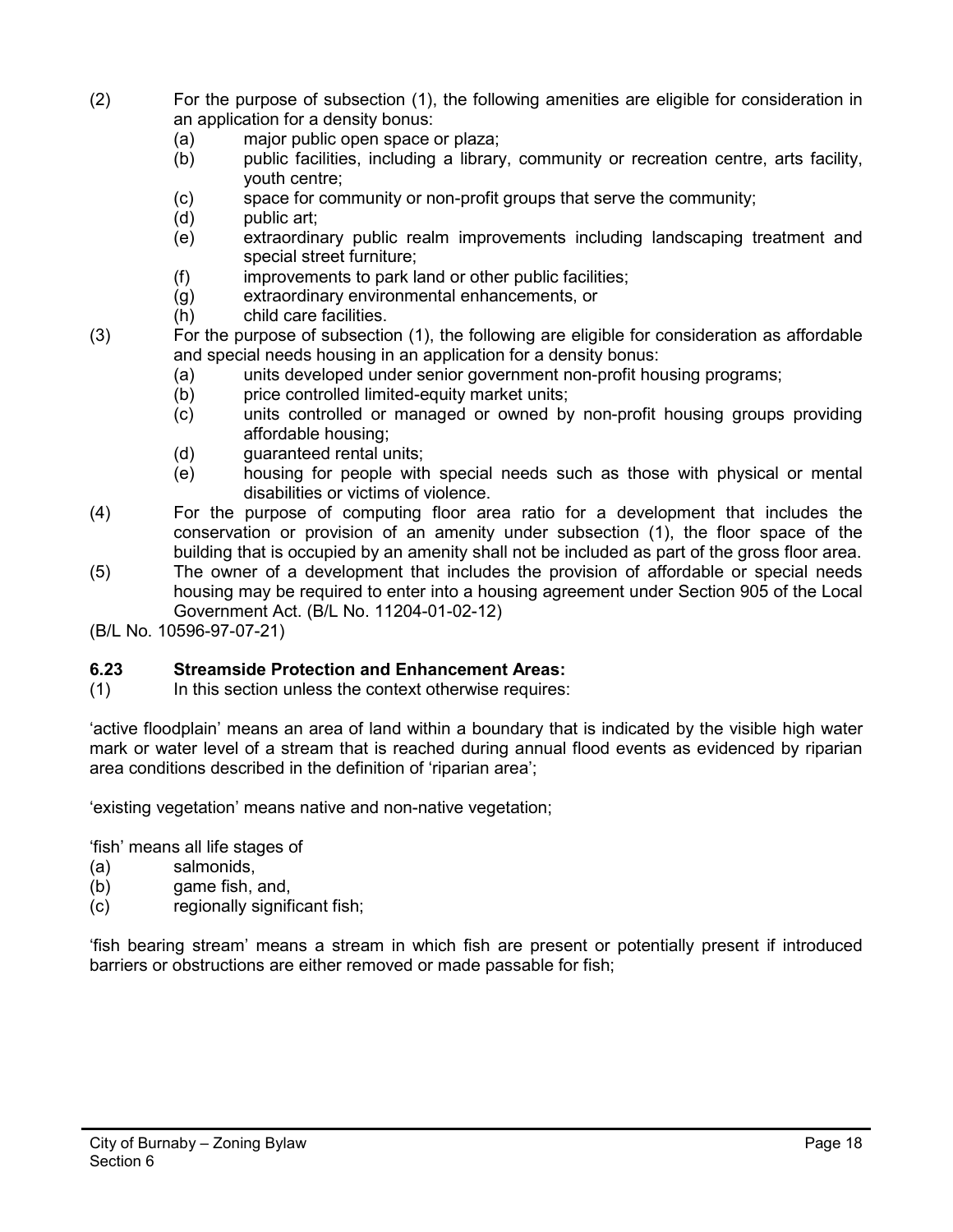'non fish bearing stream' means a stream that

- 
- (a) is not inhabited by fish, and,<br>(b) provides water, food and nu (b) provides water, food and nutrients to a downstream fish bearing stream or other water body;

'non-permanent stream' means a stream that typically contains surface waters or flows for periods less than 6 months in duration;

'permanent stream' means a stream that typically contains continuous surface waters or flows for a period more than 6 months in duration;

'potential vegetation' is considered to exist if there is a reasonable ability for regeneration either with assistance through enhancement or naturally, and is considered to not exist on that part of an area covered by a permanent structure;

'ravine' means a narrow, steep sided valley that is commonly eroded by running water and with slope grades greater than 3:1;

'riparian area' means the area adjacent to a stream that may be subject to temporary, frequent or seasonal inundation, and supports plant species that are typical of an area of inundated or saturated soil conditions, and that are distinct from plant species on freely drained adjacent upland sites because of the presence of water;

'stream' includes a watercourse or source of water supply, whether usually containing water or not, a pond, lake, river, creek, brook, ditch and a spring or wetland that is integral to a stream and provides fish habitat;

'streamside protection and enhancement area' means an area adjacent to a stream that links aquatic to terrestrial ecosystems and includes both the riparian area vegetation and the adjacent upland vegetation that exerts an influence on the stream, the width of which is determined according to subsections (2) and (3);

'top of the bank' means:

- (a) the point closest to the boundary of the active floodplain of a stream where a break in the slope of the land occurs such that the grade beyond the break is flatter than 3:1 at any point for a minimum distance of 15 metres measured perpendicularly from the break, and
- (b) for a floodplain area not contained in a ravine, the edge of the active floodplain of a stream where the slope of the land beyond the edge is flatter than 3:1 at any point for a minimum distance of 15 metres measured perpendicularly from edge;

'top of the ravine bank' means the first significant break in a ravine slope where the break occurs such that the grade beyond the break is flatter than 3:1 for a minimum distance of 15 metres measured perpendicularly from the break, and the break does not include a bench within the ravine that could be developed.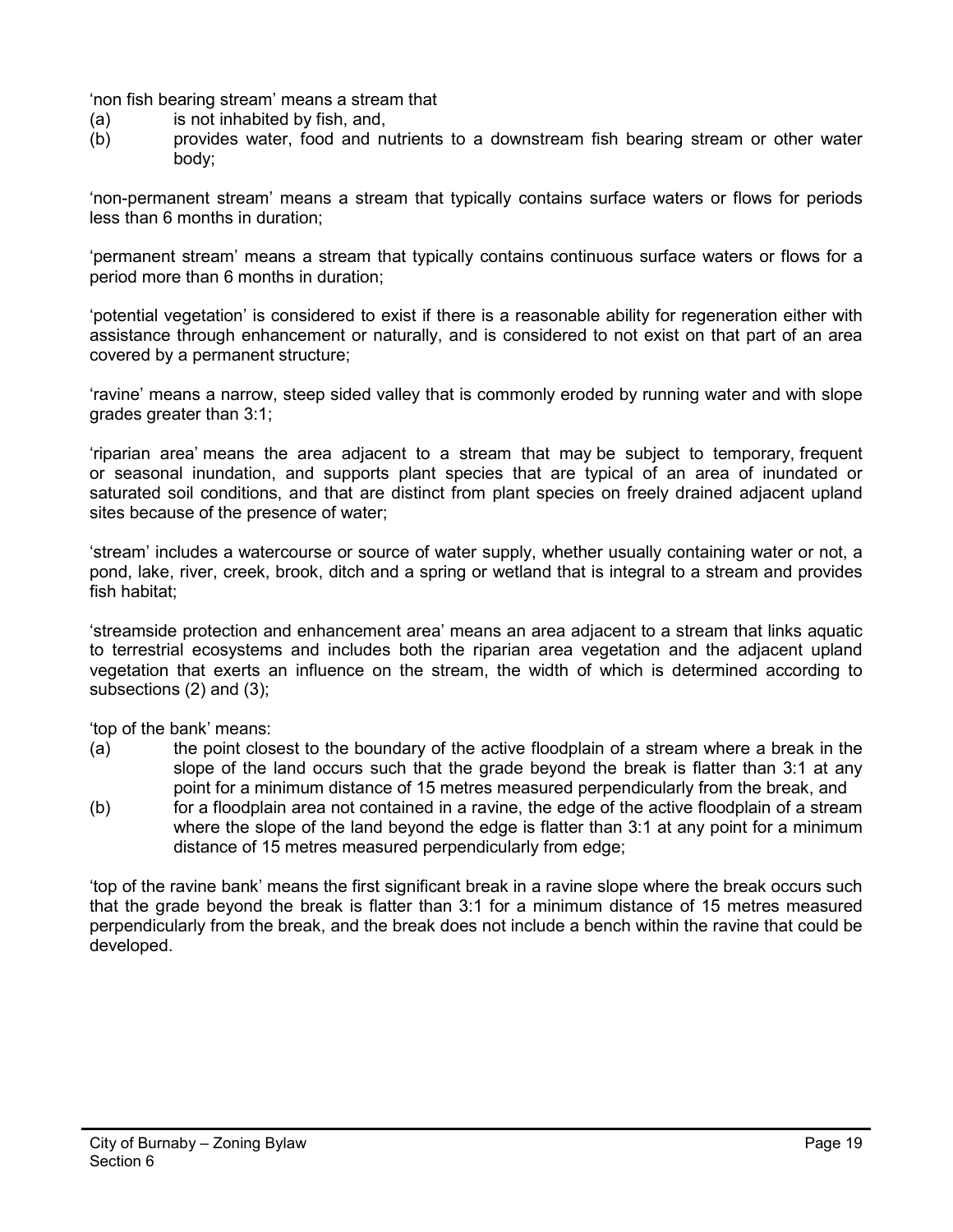- (2) (a) Streamside protection and enhancement areas are those areas determined with reference to the following existing or potential vegetation conditions by measuring perpendicularly away from the top of the bank or top of the ravine bank on either side of a stream:
	- (i) intact and continuous areas of existing or potential vegetation equal to or greater than 50 metres wide;
	- (ii) limited but continuous areas of existing or potential vegetation equal to 30 metres wide or discontinuous but occasionally wider areas of existing or potential vegetation between 30 and 50 metres wide;
	- (iii) narrow but continuous areas of existing or potential vegetation equal to 15 metres wide or discontinuous but occasionally wider areas of existing or potential vegetation between 15 and 30 metres wide;
	- (iv) very narrow but continuous areas of existing or potential vegetation up to 5 metres wide or discontinuous but occasionally wider areas of existing or potential vegetation between 5 and 15 metres wide interspersed with permanent structures.
	- (b) With reference to vegetation conditions in subsection (a), streamside protection and enhancement areas must be:
		- $(i)$  if subsection  $(a)(i)$  or  $(ii)$  applies, at least 30 metres wide measured perpendicularly away from the top of the bank for all fish bearing streams or for non fish bearing streams that are permanent;
		- (ii) if subsection (a)(i), (ii) or (iii) applies, at least 15 metres wide measured perpendicularly away from the top of bank for non fish bearing streams that are non-permanent;
		- (iii) if subsection (a)(iii) applies, at least 15 metres wide measured perpendicularly away from the top of bank for non fish bearing streams that are permanent;
		- $(iv)$  if subsection (a)(iii) or (iv) applies, the greater of the widths determined under subsection (a) (iii) or (iv) or at least 15 metres wide measured perpendicularly away from the top of the bank for all fish bearing streams.
		- $(v)$  if subsection  $(a)(iv)$  applies, at least 5 and up to 15 metres wide measured perpendicularly away from the top of the bank for all non fish bearing streams.
	- (c) If a stream is in a ravine that is less than 60 metres wide in total width from top of the ravine bank to top of ravine bank, not including the stream channel within its active floodplain boundaries, protection is to be consistent with subsection (b)(i) through (v), where appropriate, from the top of the ravine bank.
	- (d) If a stream is in a ravine that is more than 60 metres in total width from top of ravine bank to top of ravine bank, not including the stream channel within its active floodplain boundaries, a protection and enhancement area must be at least 10 metres wide measured perpendicularly away from the top of the ravine bank.

Page 20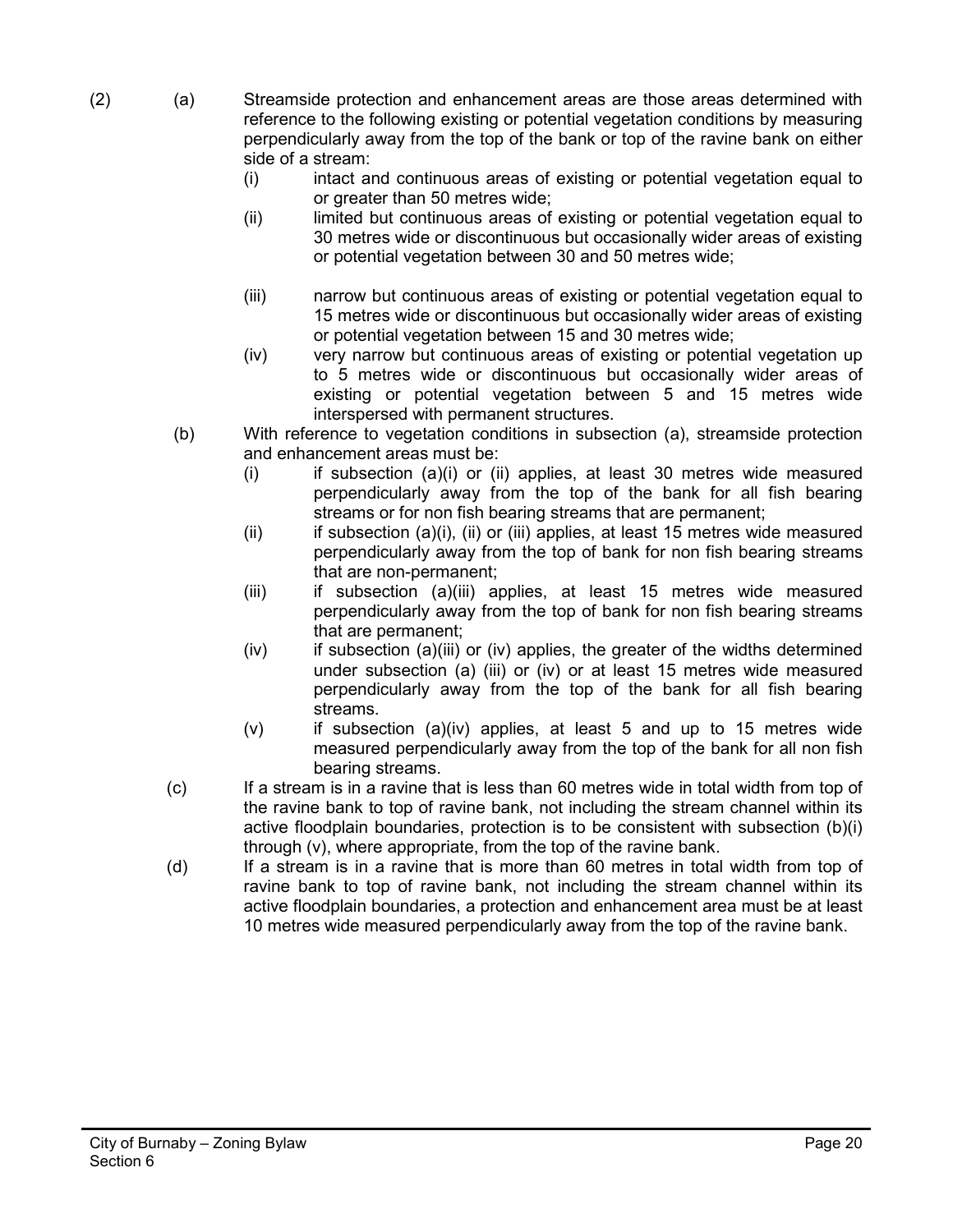- (3) The Director Planning and Building may, after review by the Environmental Review Committee and receipt of the application fee as specified in the Burnaby Planning and Building Fees Bylaw, vary the boundaries of a streamside protection and enhancement area in circumstances where the establishment of the streamside protection and enhancement area pursuant to the criteria set out in subsection (2) is unfeasible. The following factors may be considered:
	-
	- (a) physical conditions;<br>(b) existing parcel sizes existing parcel sizes;
	- (c) existing roads, trails, works or services;
	- (d) proposed roads, trails, works and services needed to provide access or services to otherwise developable land or to connect to existing roads, trails, works or services.
	- (B/L No. 13936-18-09-24)
- (4) No development shall occur on any land within a streamside protection and enhancement area.
- (5) This section shall not apply in respect of a building or structure described in Section 911(8) of the Local Government Act, if a building permit is issued only for the purpose of enabling reconstruction or repair of a permanent structure on its existing foundation.
- (B/L No. 11884-05-04-11)

# **6.24 Impervious Surfaces:**

- (1) This section applies only to Lots in R (Residential) Districts for which an application for a building permit has been made after July 1, 2005 for the construction of a new principal building, whether on new or existing building foundations.
- (2) Not more than 70 per cent of the total area of a lot to which this section applies shall be covered by impervious materials.
- (3) In this section "impervious materials" include
	- (a) buildings and structures;<br>(b) asphalt;
		- asphalt;
		- (c) concrete;
		- (d) grouted pavers;
		- (e) subject to subsection (f), ungrouted pavers having a surface area on their largest face of more than  $0.21 \text{ m}^2$  (2.25 sq.ft.);

but does not include

- (f) ungrouted pavers having a surface area on their largest face of not more than 0.372  $m<sup>2</sup>$  (4 sq.ft.) arranged in a line of single pavers to form a pedestrian walkway with a permeable gap between the pavers;
- (g) water surfaces of structures designed to retain water, including swimming pools, reflecting pools, and ornamental ponds.
- (B/L No. 11977-05-10-17)

# **6.25 Temporary Shelters:**

- (1) Temporary shelters shall be:
	- (a) located entirely within a building; and,
	- (b) except within the P District, located on land owned, leased or controlled by the City and operated by the City or by a government body or non-profit service provider.

(B/L No. 14003-19-07-29)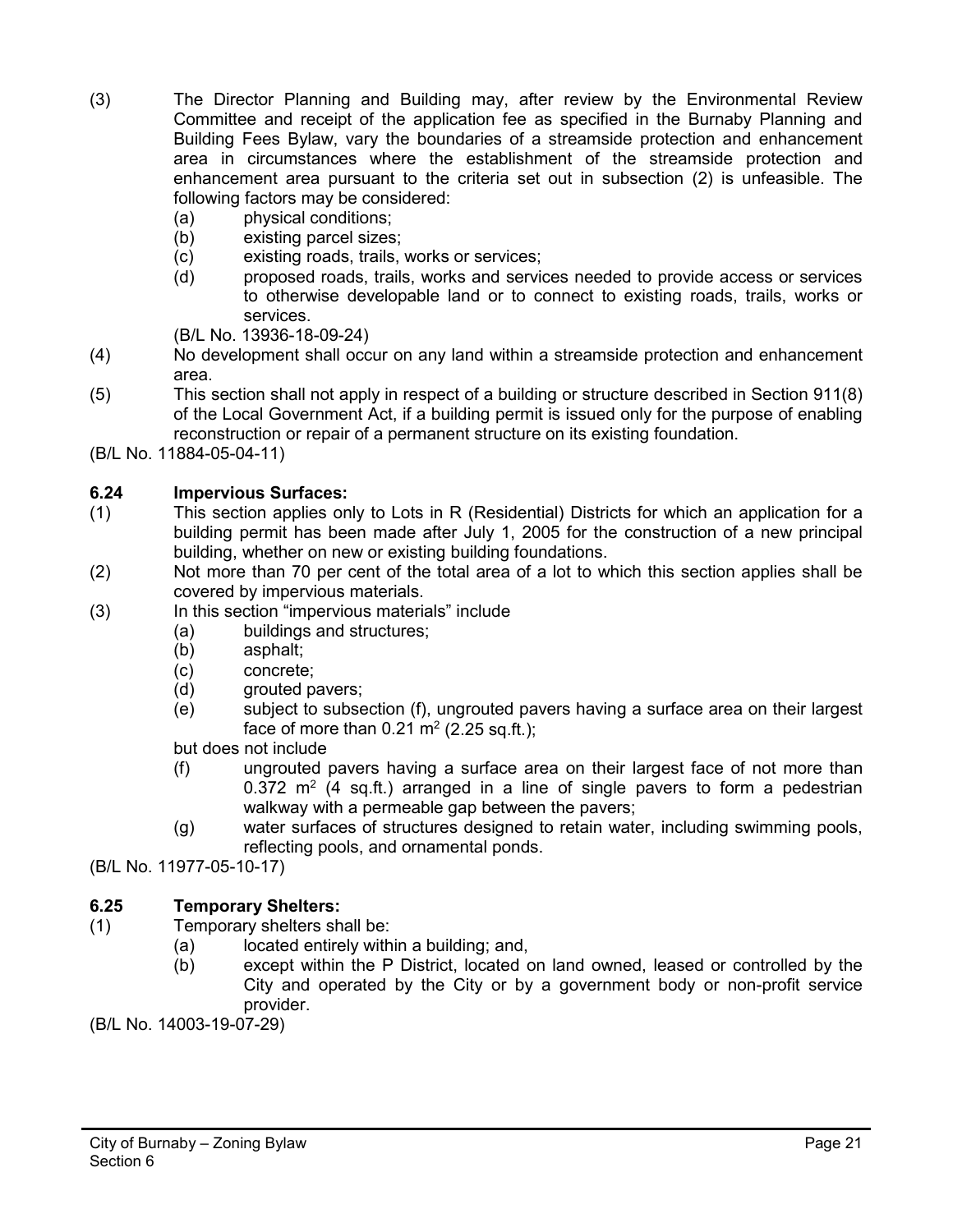- **6.26 Temporary COVID-19 Pandemic Reopening Measures:** Notwithstanding any other provision of this bylaw, until 2022 June 01 or another date determined by the Director Planning and Building in response to the COVID-19 pandemic, the following buildings, structures, or uses may project into required yards, are excluded from the calculation of lot coverage and gross floor area, and may be located outside of a completely enclosed building: (B//L No. 14377-21-10-25)
	- (a) temporary covered and/or enclosed outdoor seating areas at cafes, restaurants, drive-in restaurants, and similar establishments for the sale and consumption of food and/or beverage on the premises;
	- (b) temporary covered and/or enclosed outdoor display and retail sale areas accessory to commercial and industrial establishments; and,
	- (c) temporary accessory buildings or structures, or service trailers accessory to institutional, recreational, assembly, and educational establishments;

provided that such building, structure, or use is:

- (d) approved in writing by the Director Planning and Building; and,
- (e) only used to physically expand the service area provided for the principal use being made of the lot, and does not increase patron capacity.
- (2) In this section unless the context otherwise requires, "service trailer" means any structure or vehicle that is either self-propelled or towed by a motor vehicle, and that is used or designed to be used to temporarily expand service areas accessory to institutional, recreational, assembly, and educational establishments.
- (B/L No. 14319-21-04-26)

# **6.27 Uses, Structures, and Equipment Permitted Outside of an Enclosed Building:**

In C, M, B, and P9 Districts, where the following uses, structures, or equipment are permitted, they may be located outside of a completely enclosed building:

- (1) Parking and loading facilities.
- (2) Gasoline service stations.<br>(3) Industrial or marina fueling
- Industrial or marina fueling installations.
- (4) Outdoor produce shops.
- (5) Outdoor garden shops.
- (6) Outdoor play areas.
- (7) Agricultural uses, excluding commercial nurseries and greenhouses.
- (8) Display yards.
- (9) Storage yards.
- (10) Public works yards.
- (11) Public utility installations.
- (12) Public transportation depots.
- (13) Car washing establishments.
- (14) Film production trucks and trailers used in conjunction with production studios for radio, television, motion picture, theatre, dance and similar productions.
- (15) Food trucks as accessory food service for the use of the employees of an establishment, provided that they are operated by, or on behalf of, the owner or manager of the establishment.
- (16) Outdoor seating at cafes, restaurants or other facilities where food or drink is served.
- (17) Mobile retail carts, including but not limited to, mobile food carts.
- (18) Lunch bars.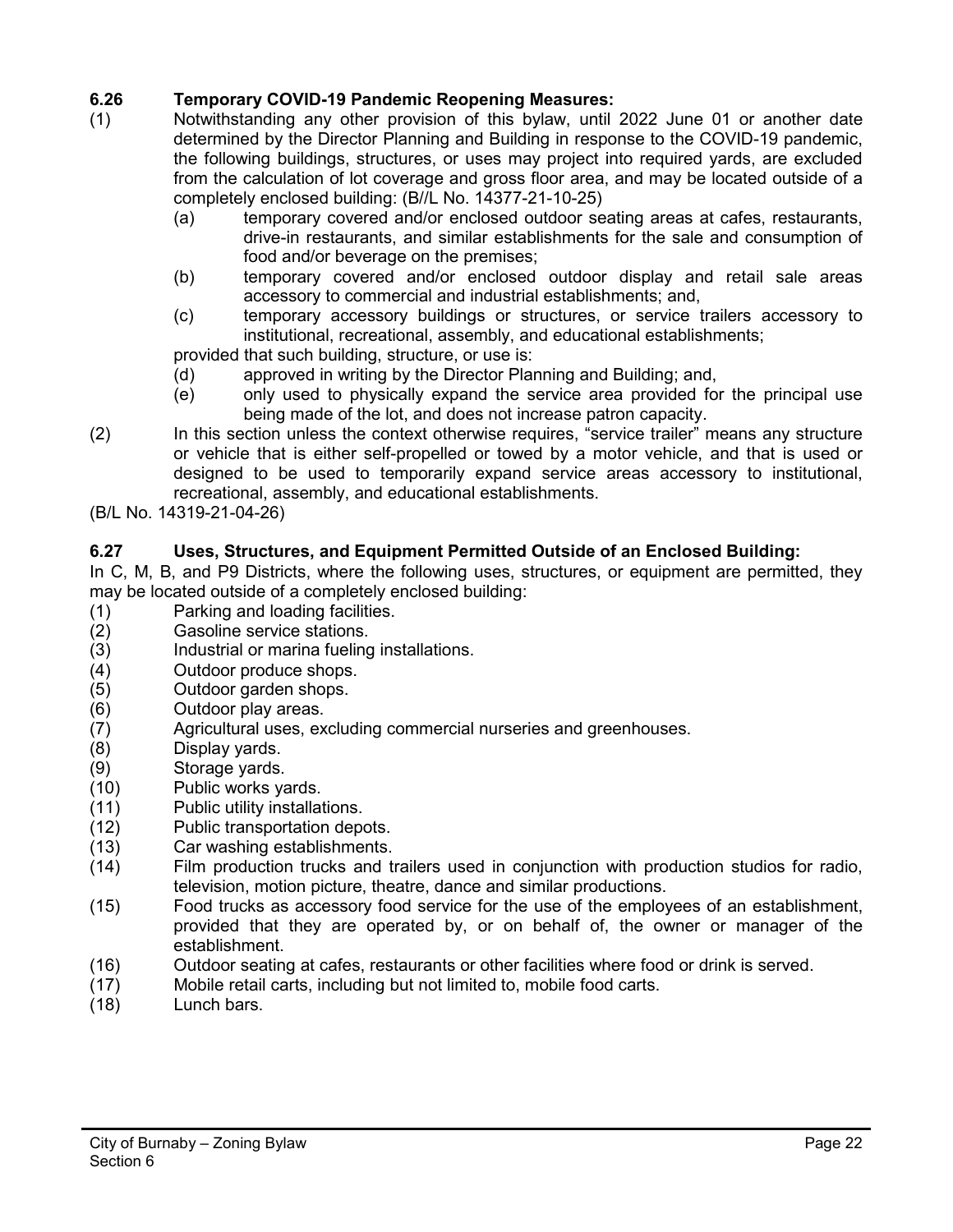- (19) Hoist and launching ramps.
- (20) Facilities and installations related to the trans-shipment of goods and materials.
- (21) Outdoor storage of boats associated with water-oriented uses.
- (22) Storage tanks, including the storage of petroleum products.
- (23) HVAC, air intake and exhaust units, emergency generators, and other electrical or mechanical equipment, provided that they are not a principal component of the primary activities conducted under the principal or the accessory uses on a lot.

(B/L No. 14184-20-09-14)

#### **6.28 Temporary Use Permits:**

In C, M, B, P and A Districts, all of their sub-districts, and the CD Comprehensive Development Districts, or portion thereof, based on the above noted Districts, a temporary use may be permitted, by Council resolution, subject to the following conditions:

- (1) It shall not be permitted in a purpose-built rental housing;
- (2) In the C8, C9, and P11 District, all of their sub-districts, and the CD Comprehensive Development Districts, or portion thereof, based on the above noted Districts, it shall not be permitted in a multiple family dwelling, or a multi-family flex unit;
- (3) It shall not include liquor licence establishments, liquor stores, licensee retail stores, government cannabis stores, and cannabis production facilities;
- (4) It shall not be permitted on a property that is designated Agricultural Land Reserve;
- (5) It shall be limited to the uses permitted in the M Districts, excluding business and professional offices, cafes or restaurants, indoor athletic recreational uses, indoor go-cart tracks, and indoor pistol and rifle ranges, on a property that is designated Industrial or Petro Chemical;
- (6) It should be compatible with the surrounding land uses with regard to intensity of use, operation, and visual and design considerations;
- (7) It shall not impose significant impacts on the natural environment and surrounding areas, including noise, traffic, safety and security, and other considerations;
- (8) It should be consistent with the Official Community Plan, other applicable community plans, and other relevant Council policies;
- (9) It shall not negatively impact the future use and development of the property and surrounding areas as proposed in the Official Community Plan, or other applicable community plans;
- (10) It should be permitted for a maximum of three (3) years, with one time renewal of an additional maximum three (3) years, subject to Council approval;
- (11) It may be permitted subject to conditions related to the use of land, removal of the use, building, and structure, or restoration of land, following the termination of the temporary use;
- (12) It may be permitted subject to the provision of undertakings to demolish or remove the building or other structure, and to restore the land to the specified conditions, following the termination of the temporary use;
- (13) It may be permitted subject to the provision of security to ensure the satisfaction of terms and conditions of permit.
- (B/L No. 14390-22-03-07)